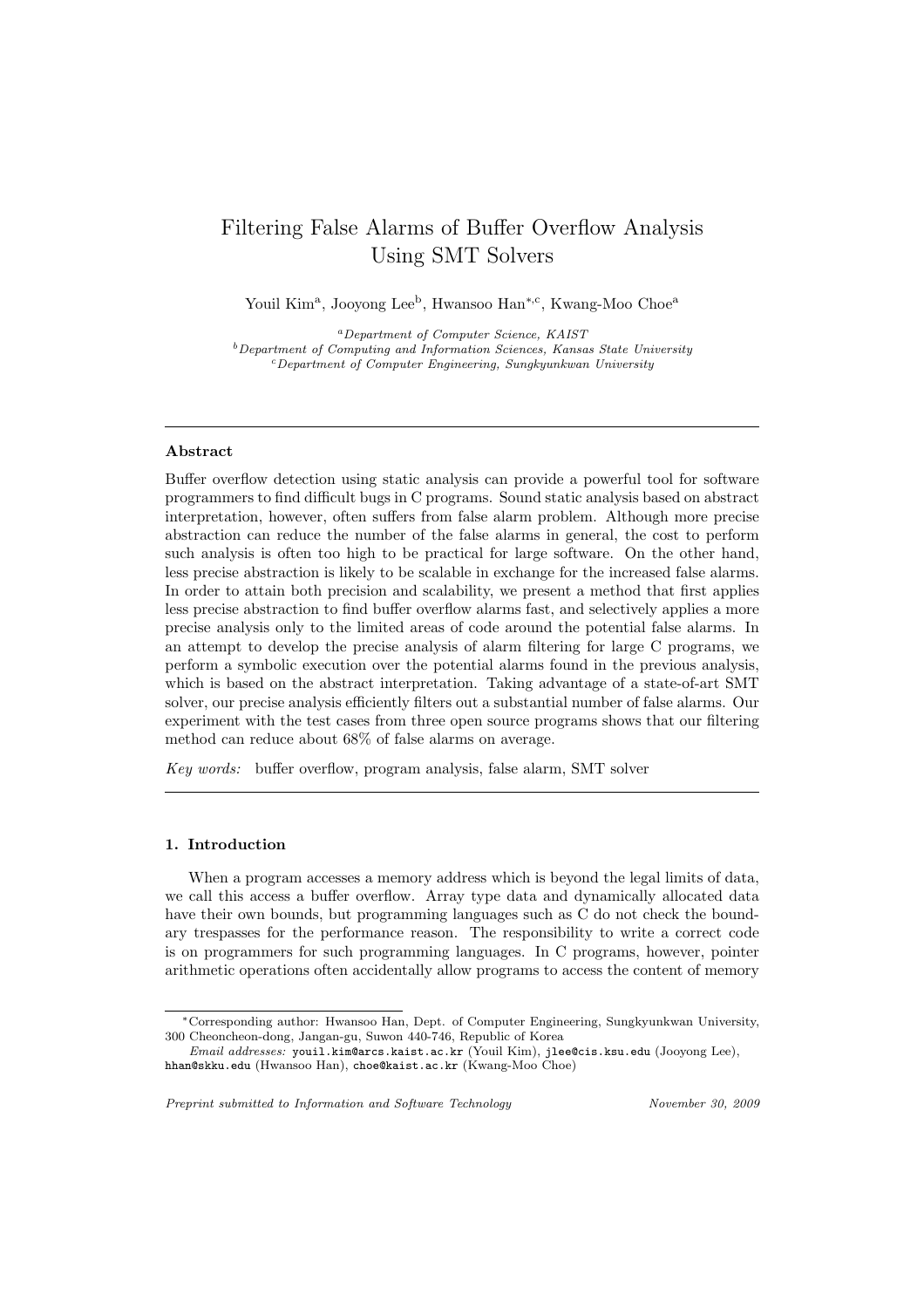beyond the boundaries without any immediate exceptions. Those illegal accesses could alter the important contents near the buffers and even the return addresses. Consequently, buffer overflows often lead to many software bugs and serious security holes. Some of the bugs remain undetected even after extensive tests with many dynamic debugging tools. According to the NIST ICAT vulnerability database, buffer overflow defects account for roughly a third of all the severe remotely exploitable vulnerabilities [20].

In detection of buffer overruns, static analysis tools have several advantages over dynamic detection tools. In dynamic tools, we often need to instrument programs with buffer-overrun checks and run them with test inputs. Since the test inputs rarely represent all the possible execution scenarios we may encounter in real environments, some of the execution scenarios could remain untested. In contrast, static tools are relatively easy to test almost all the execution scenarios. Since they require no real execution with real inputs, sound static tools can even take account of all the possible execution paths with all the possible inputs. Static tools, however, could report too many false alarms due to their overly aggressive abstractions.

In this work, we develop a scalable and yet precise static analysis for the buffer overflow detection in C programs. We design a sound analyzer, which can catch all the possible buffer overflow defects. At the same time, we make our analyzer precise enough to filter out a large portion of the false alarms. The main technique we use is to change the abstraction level only within partial regions of code and filter out the false alarms.

Several works already investigate the static analysis for detecting buffer overflow bugs. Existing works such as BOON [17], Splint [8] and ARCHER [19] can detect buffer overflow relatively fast, but they use unsound techniques, whereas our analyzer uses a sound analysis. In addition, our analyzer requires no annotation of source code, whereas Splint and CSSV [6] require annotations from users. The C Global Surveyor from NASA [16] is an example of efficient sound analyzers but this is heavily tuned to a particular family of NASA software. Since our target applications are open source C applications, we take a general approach to handle quite a large spectrum of applications.

The base analyzer of our buffer overflow detector is based on the abstract interpretation [3], which guarantees that our analyzer can provide a sound analysis framework. Due to the nature of the abstract interpretation, we frequently need to struggle with a large number of false alarms, which often outnumbers real bugs. Reducing the number of false alarms has been one of the highly interesting tasks among the abstract interpretation community. A traditional approach to reduce the number of false alarms is to employ more precise abstract domains. For example, the abstraction with convex polyhedral domains generally leads to less false alarms than with interval domain. Although more precise analysis could reduce the number of false alarms, the time spent on such analysis tends to increase instead.

In order to reduce the false alarms of our base analyzer, we take advantage of a state-of-the-art SMT solver and filter out improbable alarms. Each access to a buffer, whether it is accessed through an element of an array or a pointer, is checked if the access occurs within the buffer bound. Such checks are usually described as linear arithmetic expressions on the integer domain. Since recent SMT solvers such as Yices [2] are quite good at solving linear arithmetic problems, we translate the alarm statement and its related code into the SMT formulae and solve the linear arithmetic formulae to find out the alarm is improbable. If the alarm condition is proved to be improbable, we can filter out the alarm.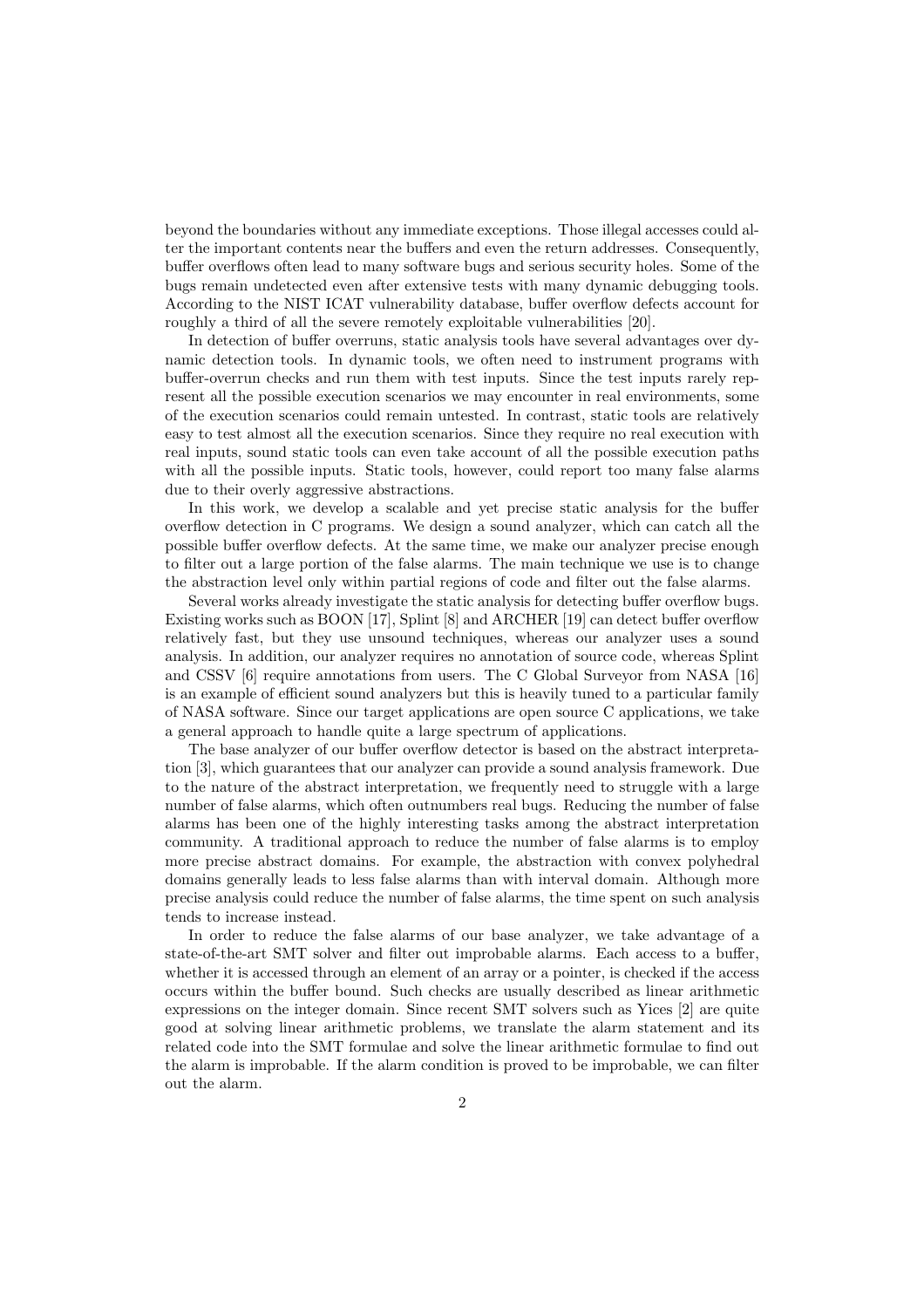

Figure 1: Two phase buffer overflow analysis: buffer overflow analyzer and false alarm filter. The first phase is composed of three analyses for our buffer overflow analyzer, Raccoon [11]. The second phase performs alarm filtering with three steps.

This paper is organized as follows. First, we present the high level overview on our filtering method and describe the idea using an example code. Next, we describe how we use the SMT solver for filtering purpose along with the complete set of translation rules for the SMT formulae. Then, we present our experimental results on test benchmarks. Finally, we discuss related works and conclude our paper.

#### 2. Overview of Filtering False Alarms

After investigating several open source applications, we notice that most parts of the code can be verified with relatively imprecise analysis and only small fragments of the code actually need expensive but precise analysis. To attain both scalability and accuracy in static analysis, our approach is that we apply precise analysis techniques only to the limited parts of the code where those techniques are beneficial, while we employ aggressive abstractions for the rest of the code.

According to the key idea, we designed a two phase buffer-overflow analysis. The high level structure of the whole system is shown in Figure 1. In order to detect buffer-overflow defects effectively, we begin with a cheaper and imprecise analysis based on abstract interpretation. As a result, we often get many false alarms from the first analysis. Then, we apply a precise symbolic execution technique based on a state-of-art SMT solver to small areas of the code around the alarms where we can verify if those alarms are false positives.

## 2.1. The First Phase: Buffer Overflow Analysis

The components within the buffer overflow analyzer shown in Figure 1 represent three analyses that Raccoon [11], our base analyzer, performs for the buffer overflow detection. First, we use a unification-based flow-insensitive and context-insensitive points-to analysis [5] to efficiently resolve pointers to scalar variables or functions. Then, the interval analysis [3] based on abstract interpretation analyzes the possible values for an integer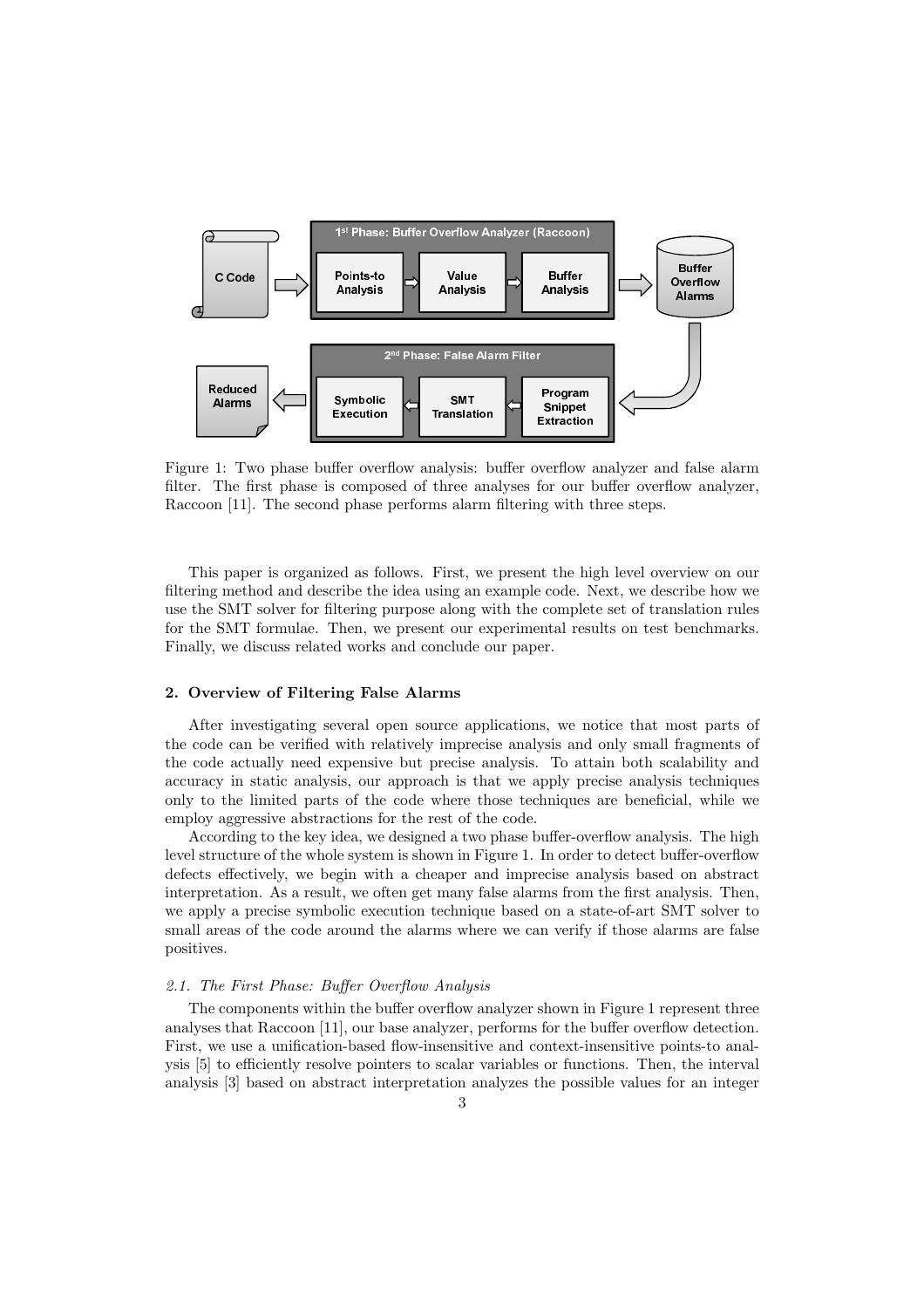

Figure 2: An example of linearized contexts: the alarm to test is located outside the loop

variable and represent them as a pair of minimum value and maximum value. Finally, we compute the detailed information including the buffer bounds of pointer variables. We separately perform three dedicated analyses one by one, rather than analyzing all the information at the same time. We believe such separate execution will be advantageous to minimize the footprint of memory usage, while we keep the precision loss to a minimum. We developed Raccoon to perform a fast point-to and interval analysis for C programs. It has been implemented in Objective Caml by extending the CIL compiler infrastructure [14], which handles the full set of ANSI C syntax with GNU C Compiler and Microsoft Visual C extensions. Our experiments with several open source applications show that Raccoon can finish the three analyses within a hundred of seconds for code with a ten thousand lines. Moreover, it can prove about half of the array and pointer accesses are actually free of buffer overflow (i.e. safe).

## 2.2. False Alarms of Raccoon

Racoon can prove the safety for a large number of buffer accesses, but still produces many false alarms due to the aggressive abstraction in its buffer overflow analysis. One of the primary reasons why Racoon produces many false alarms is the way it handles loop statements. Most static analyzers based on abstract interpretation often exploit widening and narrowing operations [3] for the acceleration and termination guarantee of their analyses. The narrowing operations, however, often fail to recover the imprecision introduced by the widening operations. Relational analysis could help alleviate such inaccuracies that are originated by widening operations in loop statements, but even a powerful polyhedral analysis [4] is incapable of handling all the complex loop statements.

Another primary reason for false alarms is the way Raccoon performs its analysis. Separate execution of each analysis can help reduce the memory usage, but the information to be generated from the next analysis cannot be used in the current analysis. During the value analysis, for example, Raccoon cannot exploit the information about pointers and maximum lengths of strings. We believe that the separate execution of analyses contributes to the reduced analysis time mainly due to the small memory usage, but it may cause more false alarms.

### 2.3. The Second Phase: Filtering False Alarms

Since false alarms are inevitable particularly in fast static analyses, reducing false alarms by all means is necessary to make static analyses useful. To detect false alarms,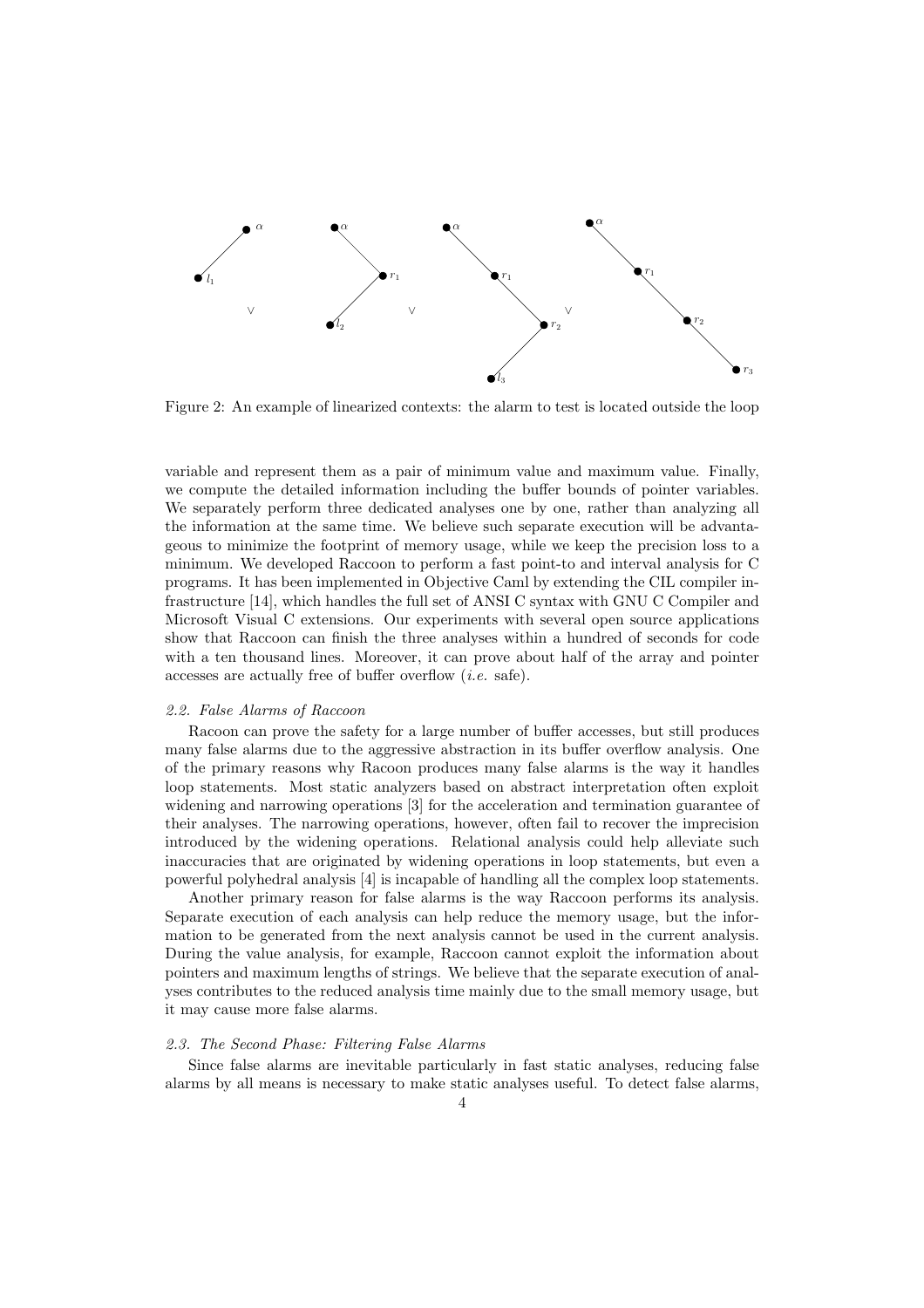| isFalseAlarm_outLoop $(ctxt, i)$                              | isFalseAlarm_inLoop $(ctxt, i)$                               |  |  |
|---------------------------------------------------------------|---------------------------------------------------------------|--|--|
| (when alarm exists outside the loop)                          | (when alarm exists inside the loop)                           |  |  |
| 1: if $\operatorname{sat}(ctxt \wedge l_i \wedge l_i^e)$ then | 1: if $\operatorname{sat}(ctxt \wedge r_i \wedge r_i^e)$ then |  |  |
| 2: return DONT_KNOW                                           | 2: return DONT_KNOW                                           |  |  |
| 3: else if $\operatorname{sat}(ctxt \wedge r_i)$ then         | 3: else if $\operatorname{sat}(ctxt \wedge r_i)$ then         |  |  |
| 4. $nctxt = ctxt \wedge r_i$                                  | 4. $nctxt = ctxt \wedge r_i$                                  |  |  |
| 5: isFalseAlarm_outLoop( $\textit{nctxt}, i+1$ )              | 5: isFalseAlarm_inLoop( $\textit{nctxt}, i+1$ )               |  |  |
| 6: else                                                       | $6:$ else                                                     |  |  |
| 7: return YES                                                 | 7: return YES                                                 |  |  |
| $8:$ end if                                                   | $8:$ end if                                                   |  |  |

Figure 3: Loop handling algorithm: Functions isFalseAlarm outLoop() and isFalseAlarm inLoop() return YES if all the alarms in a given program snippet are false positives and return DONT KNOW if there exists a potentially real error. Depending on the location of the alarm to test, the appropriate function is used. Function  $sat()$ decides the satisfiability of the formula given as its parameter.

we design the second phase of our buffer overflow analysis. By performing a precise symbolic execution over the limited areas of code around alarms, we can filter out a substantial number of false alarms.

In the following algorithm sketch, we describe how our false alarm filtering works. For each alarm statement, we perform the following steps to examine the alarm.

- Step 1. Extract the relevant program snippet. The relevant program snippet of the given alarm statement is the backward program slice [18], which is constructed starting from the alarm statement and all the way back to the statement where the array or pointer access under the examination is safely allowed. To limit the area of code snippet, we restrict our backward slice only to grow back to the beginning of the current procedure. If buffer accesses are not safe even after we extended its backward slice to the beginning of the procedure, we abort the examination for the alarm.
- Step 2. Build initial context formulae. During the backward slicing for the extraction of the relevant program snippet, the slice could stop growing at the statement where all the initializations of the needed variables are not reached yet. Since we use two stop conditions to backward slicing, the slice can stop growing when it finds the buffer access under examination is safe or it encounters the beginning of the current procedure. As a result, live-in variables to the program snippet require their initial values in order to perform symbolic execution. The initial context for such live-in variables can be constructed from the interval results from the first phase, our buffer overflow analysis. For example, a variable i at the beginning of the relevant program snippet has an interval  $[0, 10]$  as a result of the first phase analysis. This interval can be converted to a formula,  $(0 \lt i) \wedge (i \lt 10)$ , since the interval actually represents that the minimum value of i is 0 and the maximum value of i is 10.
- Step 3. Translate the relevant program snippet into SMT formulae. We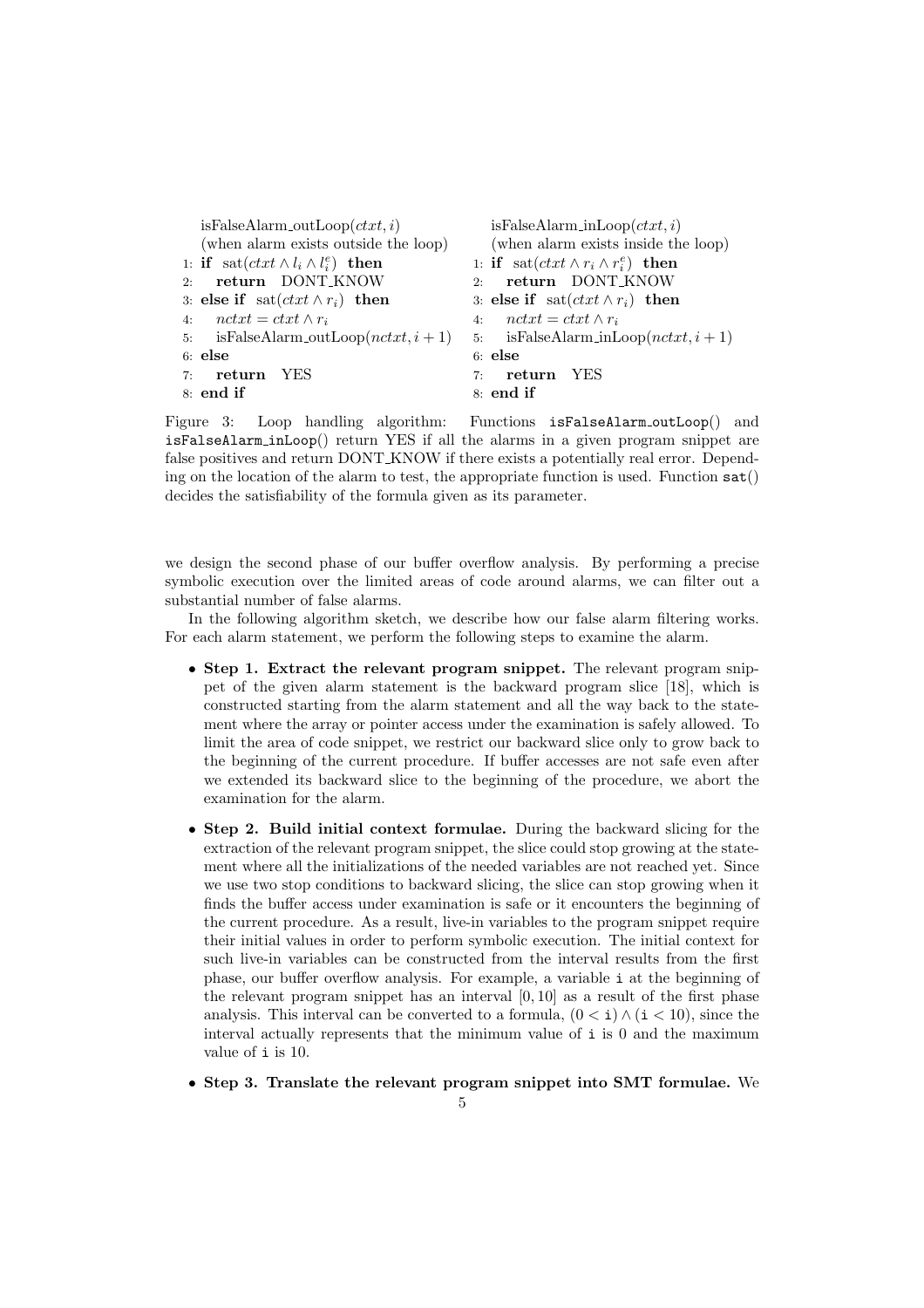convert the relevant program snippet into a single static assignment form, then we translate the SSA form into SMT formulae. Thanks to the expressiveness of SMT formulae, translation rules are straightforward in most cases. If we encounter a statement which cannot be translated to SMT formulae, we mimic the statement by using the interval results of the first phase analysis. For example, we currently do not translate bitwise operations into SMT formulae. However we have implemented abstract versions of such bitwise operations in Raccoon, Raccoon's analysis results often suggest more precise constraints after bitwise operations. A procedure call is another example that need to be mimicked instead of performing the symbolic execution for the procedure body. In other words, we supply the SMT formulae with the resulting intervals of the procedure call, which is taken from the first phase analysis. The complete translation rules are presented in Section 4.

• Step 4. Symbolic execution of the relevant program snippet over an SMT solver. If the relevant program snippet is just a sequence of simple expressions, all we need to do is to verify the satisfiability for the conjunction of the initial context formulae, translated formulae for the relevant program snippet, and the error constraint at the alarm statement. For loop statements, however, we need a systematic way to construct all feasible execution paths. Our filtering phase uses a continuous loop unrolling technique to handle loop statements. The key idea of our unrolling is to linearize each execution path context one by one. The unrolling in our paper does not mean the loop transformation, which is used to increase the instruction level parallelism, but the resulting body of the loop has a similar form of our. The difference in ours is that we have to continuously unroll one iteration by one iteration until we reach to the upper bound of loop iteration condition and evaluate the all the possible execution paths of a loop. Figure 2 shows an example of linearized contexts. In Figure 2,  $\alpha$ ,  $l_i$ , and  $r_i$  represent the initial context, the leaving path context, and the remaining path context, respectively. The remaining path context represents the loop remaining condition plus the execution of loop body. The leaving path context represents the loop exit condition plus the statements outside the loop up to the statement right before the alarm statement. The i, where  $i \in N$  and N is the number of iterations for the loop, represents the  $i_{th}$ iteration. Thus, the formula,  $l_i$ , represents the constraint that can be satisfiable when the loop is exited at the condition check before  $i_{th}$  iteration. The formula,  $r_i$ , represents the constraint when the  $i_{th}$  iteration is executed. The formulae,  $l_i^e$  and  $r_i^e$ , in Figure 3 are the error conditions when the alarm statement under investigation is executed along the execution paths of  $l_i$  and  $r_i$ , respectively.

# • Step 5. Filtering a false alarm

• Step 5a. Loop handling when the alarm is outside the loop. As shown in the algorithm on the left side of Figure 3, we can examine the given alarm statement along each piece of the linearized context, which is virtually the same as executing all the possible iterations of the loop. For an example, if the conjunction formula for the leaving path,  $\alpha \wedge l_1 \wedge l_1^e$ , is satisfiable, this means the error condition,  $l_1^e$ , can be realized along the context  $\alpha \wedge l_1$ . Thus, the alarm cannot be a false one. If there is a possibility of true alarm, the filtering analysis for this alarm stops without pursuing further investigation. Otherwise, the remaining path constraint,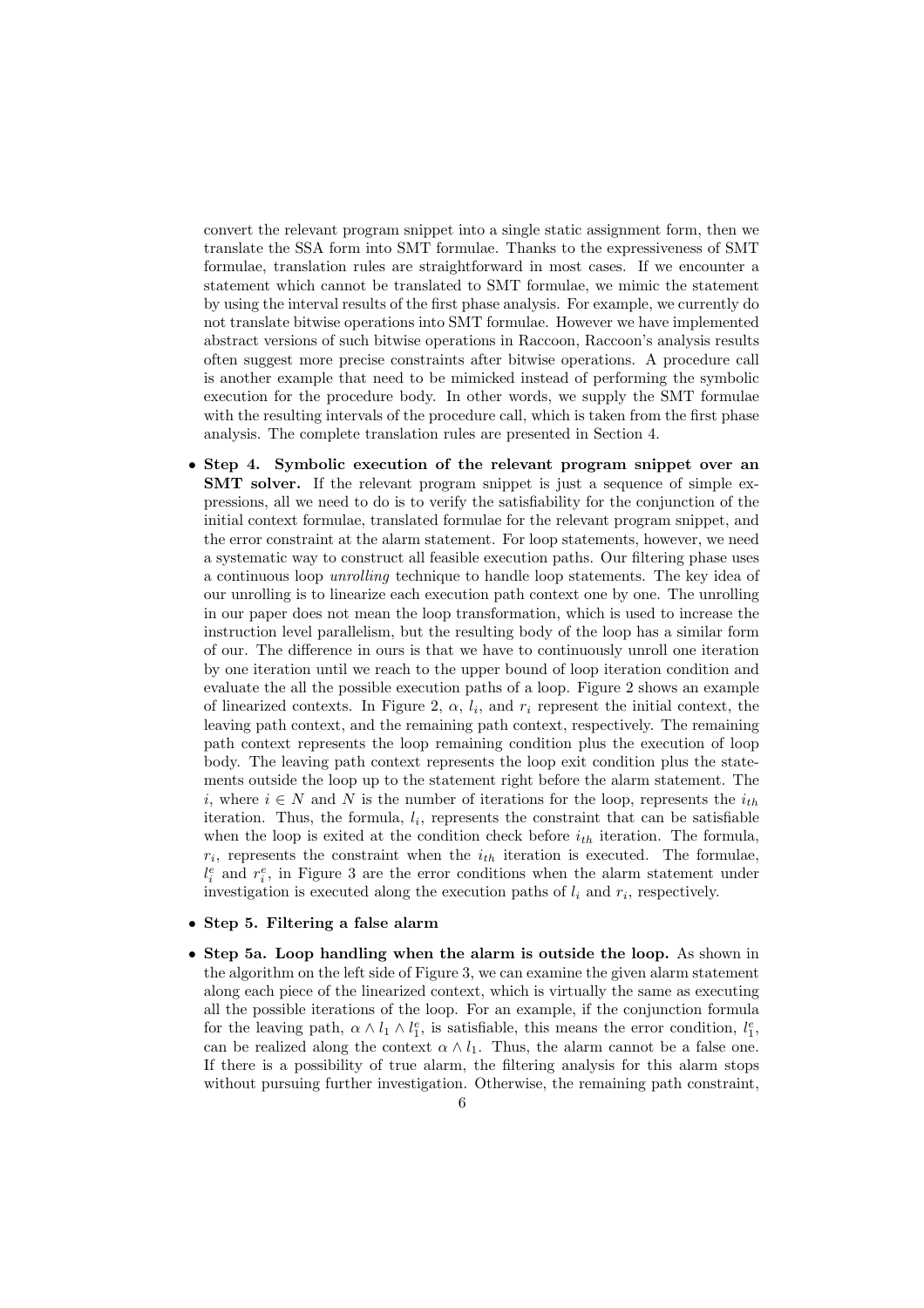```
302: count = lseek(tape, count, whence);
303: if (count < 0)
304: goto ioerror;
305:
306: p = count_string + sizeof(count_string);
307: *--p = '0';308: do
309: *-p = \sqrt{0'} + (int)(count \n (10);
310: while ((count /= 10) != 0);
```
Figure 4: A code snippet from rmt.c in GNU tar 1.13

 $r_1$  is added to the iteration context,  $\alpha \wedge r_1$ . If the added context is satisfiable, we recursively examine the next loop iteration. If the loop cannot be iterated further at the current iteration (*i.e.*,  $ctxt \wedge r_i$  is unsatisfiable), we have reached the end of loop iteration after executing all the possible number of iterations without finding any feasible error condition. Thus, we decide the alarm is false.

• Step 5b. Loop handling when the alarm is inside the loop. As shown in the algorithm on the right side of Figure 3, we examine the constraint including the error condition,  $\alpha \wedge r_1 \wedge r_1^e$ . If we find this formula is satisfiable, an error can be realized at the first iteration. Thus, this alarm is not a false alarm. We stop exploring the next iterations. Otherwise, we recursively examine the next iteration.

Note that we cannot conclude that the given alarm is a real error, when the error constraint is satisfiable. Although we do not use any abstraction in SMT translation and symbolic execution, the initial context formulae from the first phase analysis, buffer overflow analysis, may be over-approximated ones, which already contain infeasible states from the beginning. Thus, the symbolic execution of our filtering analysis still could find a satisfiable execution path for a false alarm.

## 3. A Concrete Example

In this section, we provide the detailed description of our false alarm filtering with the example shown in Figure 4. The example code is excerpted from rmt.c in GNU tar 1.13. When we ran our buffer overflow analyzer on this file, rmt.c in GNU tar 1.13, our analyzer produces a buffer underflow alarm at line 309. The reason for the reported alarm is that the size of the buffer is 64, while the possible values of offset lie in the interval  $[-\infty, 62]$ .

• Step 1. Extracting a relevant program snippet. At the first step of our filtering analysis, we need to select a program snippet which is relevant to the alarm statement to test. When we feed the file rmt.c of GNU tar program, our buffer overflow analysis finds multiple potential buffer overflow alarms. The example code in Figure 4 has two memory references through pointers. The statements at line 307 and line 309 are the main targets for our buffer overflow analyzer to test. After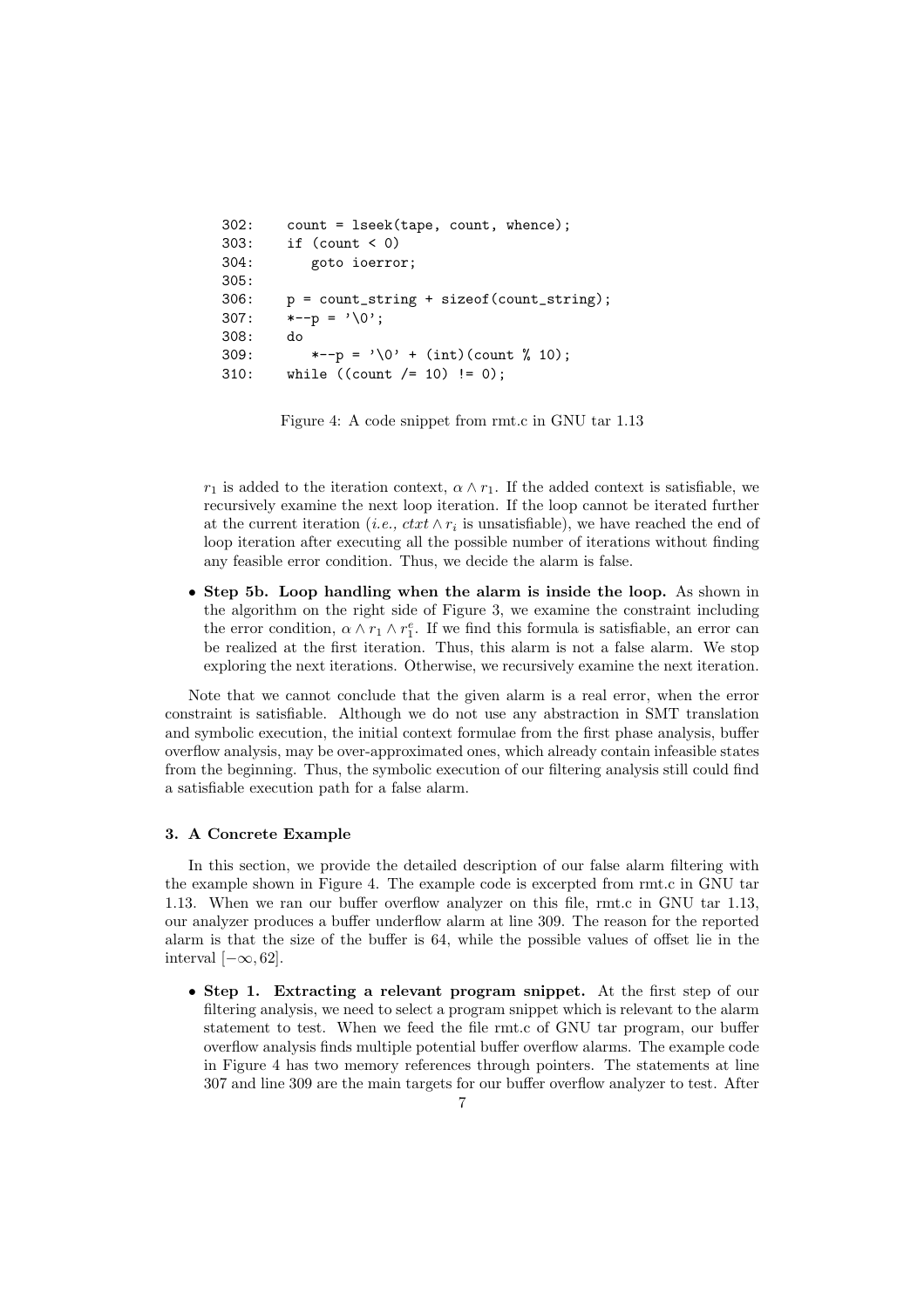performing points-to analysis, value analysis and buffer analysis in order, Raccoon, our buffer overflow analyzer, finally decides that the statement at line 307 is a safe access within buffer. Whereas, our analyzer decides that the statement at line 309 is potentially an out of range access and issues an alarm for the statement. Starting from the statement at line 309, our filtering analysis tracks the relevant program snippet. By using program slicing with slicing criterion  $(309, p)$ , our analysis decides that the statements from line 308 to line 310 are the relevant program snippet to the alarm statement.

- Step 2. Building an initial context formulae. To perform symbolic execution for the extracted program snippet, we need value information for the live-in variables. The information about those scalar and pointer variables are available from the first phase analysis, buffer overflow analysis. Available information is stipulated as quantifier-free first-order logic. In our example, the information about variable p and count is stipulated as follows:
	- The initial context  $\alpha$ :

 $(p.\texttt{offset}_0 = 63) \wedge (p.\texttt{size}_0 = 64) \wedge (0 \le \texttt{count}_0 \le \texttt{LONG\_MAX})$ 

To distinguish each occurrence of the same variable in SMT formulae, we rename the variable by adding different subscripts to the variable. Our renaming scheme is actually similar to that of static single assignment (SSA) transformation. The information for a scalar variable is given as an interval, minimum and maximum values. Meanwhile, the information for a pointer variable is a pair of two intervals: one for offset and the other for size. In the above SMT formulae, we specify the offset and the size of a pointer variable, p with an integer value each, but the actual information from the buffer overflow analysis is given as an interval for each. The value of p.size represents the allocated bytes of the buffer referenced by the pointer variable p. The pointer variable p could point to any position between the beginning and the end of the data. The value of p.offset represents the exact position of the data to which the pointer variable p points. Considering that the value of p.offset can start from zero, we represent the fact that the pointer variable p points to the last element of a buffer the size of which is 64 bytes long.

- Step 3, 4. Translation into SMT formulae and symbolic execution. The loop located at line 308 through line 310 is unrolled enough number of times so that all the execution paths for the loop can be considered. To accomplish the loop unrolling, the remaining path conditions are asserted along with other assertions imposed by the loop body statements. For example, line 310 of Figure 4 imposes an assertion (count<sub>1</sub>  $\neq$  0) for the remaining path at the first iteration of the loop; other assertions for leaving path contexts and remaining path contexts at various iterations are as follows:
	- leaving path context  $l_i$  at the *i*-th iteration:

$$
(\mathtt{count}_i = 0)
$$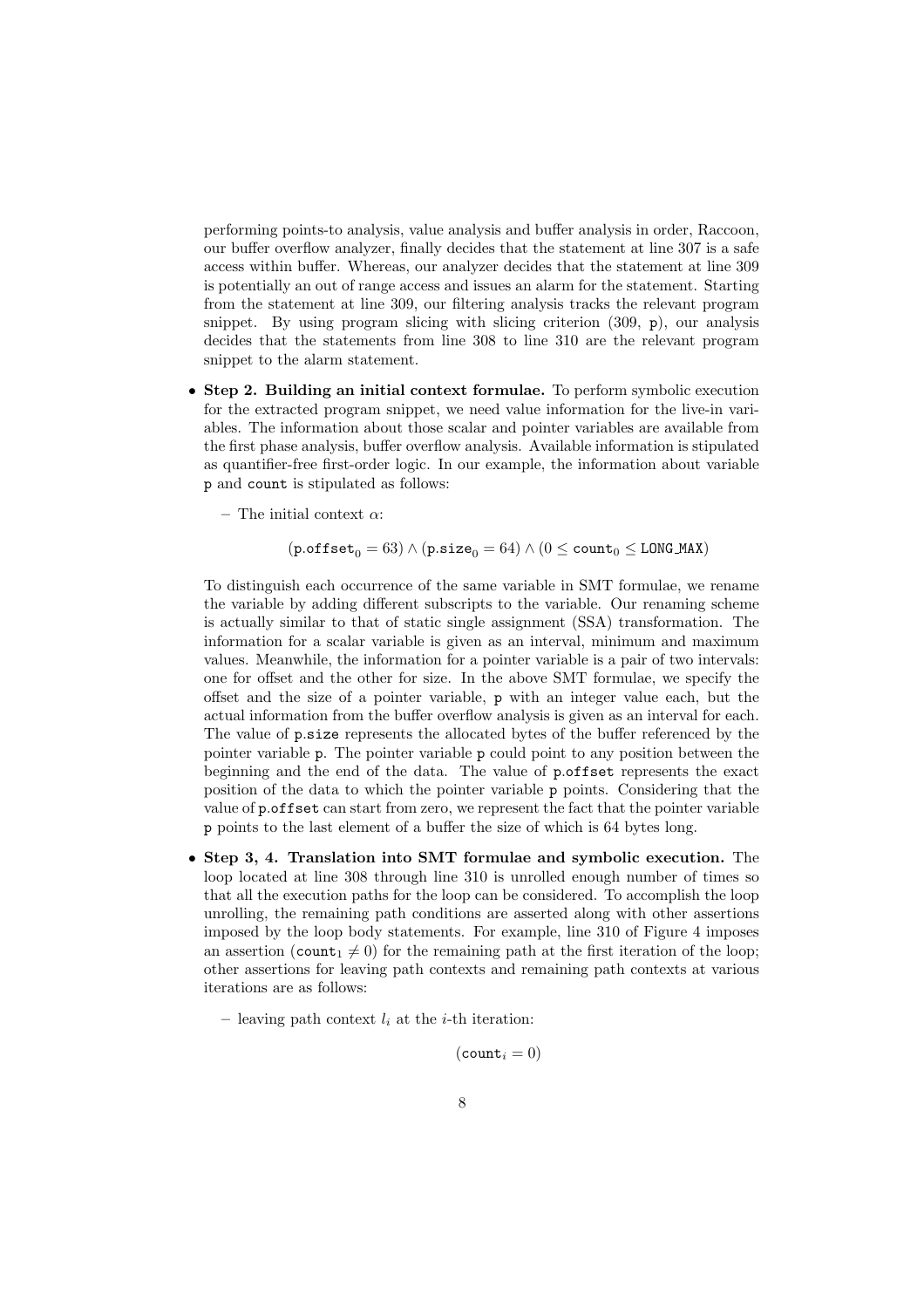– remaining path context  $r_i$  at the first iteration  $(i = 1)$ :

$$
\begin{aligned} \wedge (\text{p.offset}_1 = \text{p.offset}_0 - 1) \wedge (\text{count}_1 = \text{count}_0/10) \\ \wedge (d(\text{p.base}_0 + \text{p.offset}_1) = 48 + \text{count}_0\%10) \end{aligned}
$$

– remaining path context  $r_i$  at the *i*-th iteration:

$$
\begin{aligned}(\text{count}_{i-1}\neq 0)\\ \wedge (\text{p.offset}_i=\text{p.offset}_{i-1}-1)\wedge (\text{count}_i=\text{count}_{i-1}/10)\\ \wedge (d(\text{p.base}_0+\text{p.offset}_i)=48+\text{count}_{i-1}\%10)\end{aligned}
$$

Pointer dereferences are translated with the uninterpreted function  $d$  which is an element of our SMT formulae. After the loop is unrolled enough number of times, the remaining path condition cannot be satisfied anymore. Intuitively, the loop execution procedure unrolls the loop until such inconsistency is found by the SMT solver.

• Step 5. Filtering a false alarm. By investigating the reachability to error states from initial states, we check if a given alarm is genuine or not. If error states are not reachable, the given alarm is a false positive. In our example, the alarm statement at line 309 is on one of the remaining paths, an error constraint formula  $l_i^e$  on an execution path  $l_i$  should be *false*. An error state on the remaining paths should satisfy the following assertions:

– error constraint  $r_1^e$  on the execution path  $r_1$ :

 $\left(\left(\text{p.offset}_1 \geq \text{p.size}_0\right) \vee \left(\text{p.offset}_1 < 0\right)\right) \wedge \left(\text{p.offset}_1 \leq 62\right)$ 

– error constraint  $r_i^e$  on the execution path  $r_i$ :

 $\left(\left(\text{p.offset}_n \geq \text{p.size}_0\right) \vee \left(\text{p.offset}_n < 0\right)\right) \wedge \left(\text{p.offset}_n \leq 62\right)$ 

The first conjunct asserts such condition that the pointer access by p is safe. The second conjunct confines a set of the error states by taking advantage of the result from the previous buffer overflow analysis, which dictates the interval of p.offset is  $[-\infty, 62]$ .

Finally, with the formulae listed in the above,  $\alpha$ ,  $l_i$ ,  $r_i$ ,  $l_i^e$  and  $r_i^e$ , the procedure isFalseAlarm\_inLoop( $\alpha$ , 0) in Figure 3 returns YES after unrolling the loop 18 times, and thus the given alarm can be filtered out.

# 4. Transforming C Program Snippets into SMT Formulae

In this section, we explain how we can translate C program snippets into SMT formulae. We used the CIL infrastructure [14] to implement our analyzers. The CIL features a reduced number of syntactic and conceptual forms. Several ANSI-C syntactic statements are translated into equivalent ones during the CIL transformation. For example, all looping constructs (i.e., for, while, do-while) are converted to a single form. The CIL expressions have no side effects. In other words, the side effects occur only with assignment statements.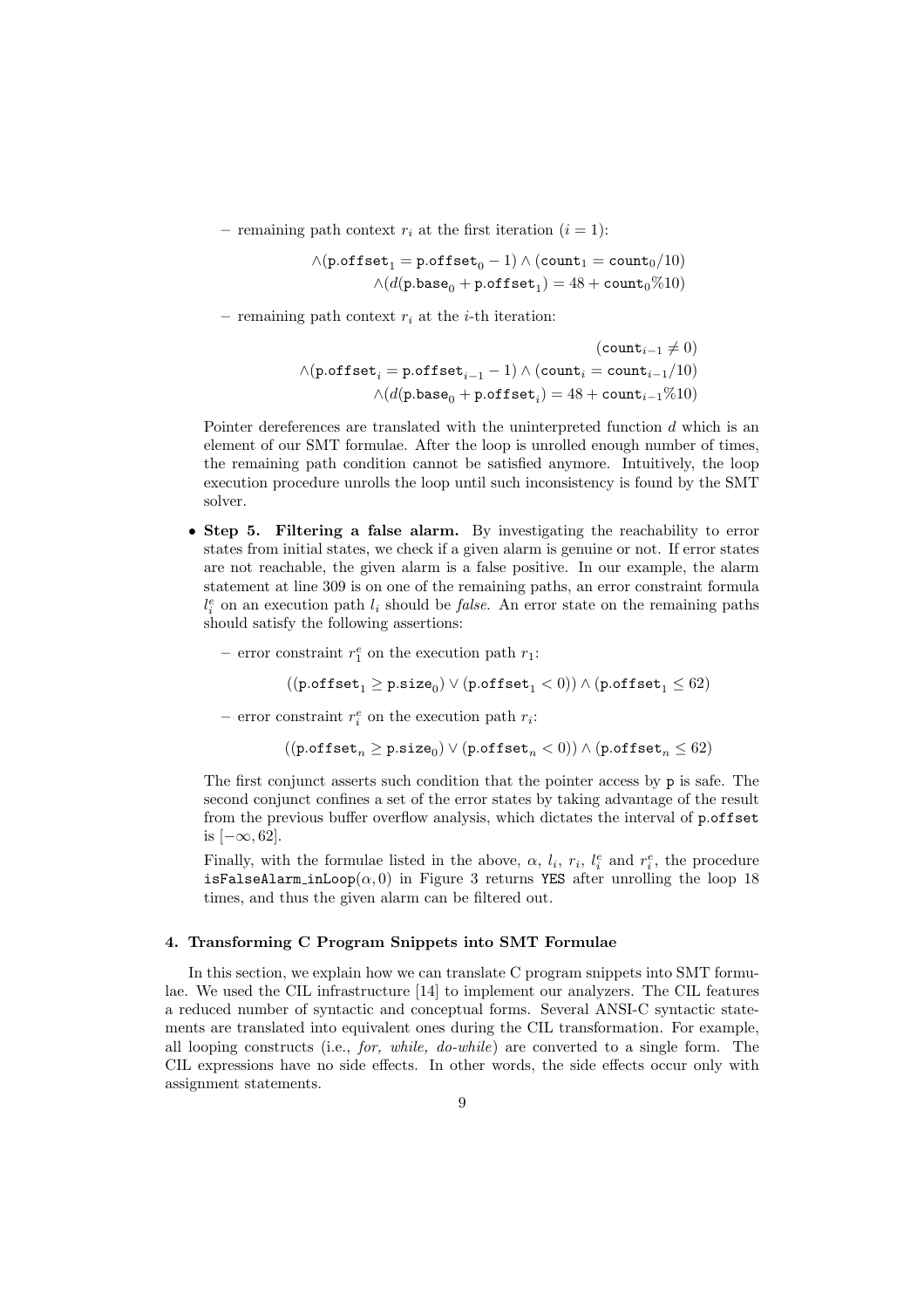#### 4.1. Extraction of Relevant Program Snippet

A program snippet relevant to an alarm is basically a backward program slice constructed from that alarm statement. In many cases, we do not need a complete program slice to prove the safety of a buffer access under investigation. We force a relevant program snippet to begin with the point where the target buffer can be accessed safely. In other words, we track back to the point where we can prove that the target buffer access is safe only with the information from the first phase analysis. Moreover, we prohibit the extraction process from tracking back beyond the procedure boundary. If a target buffer access is still unsafe at the entry of the current procedure (that directly contains the target alarm), we decide not to apply our filtering analysis for that alarm statement. If we allow to track the relevant statements beyond the program boundaries, we may end up with multiple program snippets for an alarm statement. Since the current procedure may be called from multiple call sites, the back-tracking process would produce multiple program snippets along the different call sites. In such situation, our alarm filtering phase may need to investigate too many program snippets. To avoid such implications and their overhead, we limit the range of the relevant statement tracking within the current procedure.

# 4.2. Alarm Grouping

When multiple alarms share the same program snippet, we can reduce the analysis time of the filtering phase by analyzing those alarms all together simultaneously. Our alarm grouping is performed with the following two heuristics. (1) If a relevant program snippet for an alarm A contains another buffer access, which corresponds to another alarm B, then the alarm A and the alarm B are grouped together. (2) Two alarm groups have common alarms, all the alarms in both alarm groups are grouped together. To handle a group of alarms, the functions isFalseAlarm\_\* in Figure 3 is modified so that the functions decide the satisfiability for each alarm in the group. Instead of stopping the procedure and returning DONT KNOW for one alarm, the modified function checks out the satisfiability of the rest of alarms. In the experimental section, we measure the times spent in the filtering phase by using alarm grouping scheme.

#### 4.3. Translation Rules

A subset of a C-like language with guarded assignments, as shown in Table 1, is considered for the translation rules. A program variable v is renamed to  $v_n$  where n denotes the number of assignments made to the variable v prior to the given program point. Although such renaming technique is similar to the static single assignment (SSA) transformation, our transformation is different in that we do not need  $\phi$ -functions during our transformation. All the expressions we use have no side effects. The side effects only occur at assignment statements. An assignment statement executes only when the boolean expression in the guard can be satisfied. On the other hand, we use a quantifierfree first-order logic as our target language.

Table 2 exhibits how we translate a source program snippet into its corresponding target SMT formula. First, a sequence of statements is translated into a conjunction of translations of sub-statements. Then, we classify assignments into two types: assignments with & operators and simple assignments. An assignment with & operator generates formulae for the dereference of the l-value, while a simple assignment produces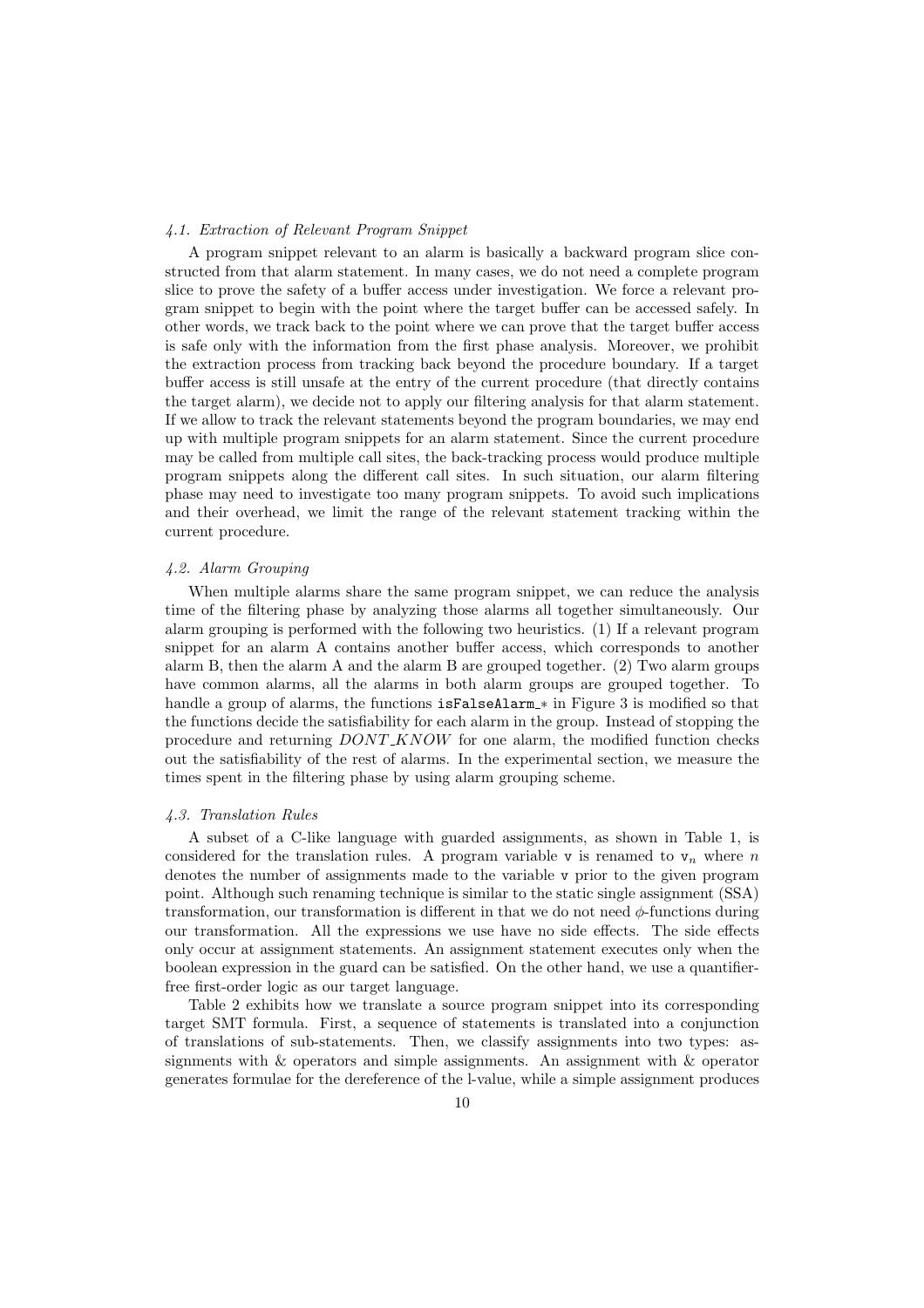$\langle \text{exp} \rangle ::= \langle \text{const} \rangle$  $\langle$ lval $\rangle$  $&$ (lval)  $-\langle \exp \rangle$  $\langle \exp \rangle_1$  op<sub>b</sub>  $\langle \exp \rangle_2$  $\langle \text{lval} \rangle ::= \langle \text{var} \rangle | * \langle \text{var} \rangle$  $\langle \text{stm} \rangle ::= \langle \text{stm} \rangle_1; \langle \text{stm} \rangle_2$  $\langle \text{bexp} \rangle \rightarrow \langle \text{lval} \rangle := \langle \text{exp} \rangle$ assume  $\langle$ bexp $\rangle$ 

#### Table 1: Source language

formulae for the l-value itself. Guarded assignments can be easily translated by using implications. In this paper, we do not consider interprocedural analysis for the filtering phase. Although we ignore function calls in the filtering phase, we can make use of the information from the prior buffer overflow analysis phase. That means we can have the upper and lower bounds of a procedure, when its return value is of scalar type. We also assume statements, which have live-in variables inside, encode the information about the live-in variables from the prior buffer overflow analysis and generate approximated formulae for the SMT solver.

Simple variable accesses are translated by using the naming function  $N$ . The naming function N returns a unique identifier if the variable name passed onto the function is never used before. Otherwise, the identifier associated with the variable name is returned. Pointer dereferences are translated with the uninterpreted function d. The uninterpreted function d represents a dereference of its associated l-value, and the uninterpreted function d itself is an element of our SMT formulae. For example, a source program,  $p = kx$ ; y = \*p, is translated into  $d(p) = id_x \wedge id_y = d(p)$  where  $id_x$  and  $id_y$  are unique identifiers for variable x and y. This translated formula can be used to infer  $id_x = id_y$ . Unary operators and binary operators are translated into corresponding operators in Yices, the SMT solver we use. Although Yices does not directly support integer division and remainder operations, we are able to translate such expressions by using integer multiplication; for example,  $x = y/z$  can be translated into  $(x = q) \wedge (y = z * q + r) \wedge (0 \le r < z)$  where r and  $q$  are new integer variables.

# 4.4. Translation of Function Calls

In the false alarm filtering phase, we take care of function calls within program snippets with a different scheme from simple statements. One option would be to employ powerful interprocedural analysis and apply symbolic execution to the body of the function. This scheme would incur too much overhead for our filtering analysis. Thus, our filtering analysis does not resort to a complex interprocedural analysis. Instead, we retrieve the summarized information of the procedure from Raccoon, our first phase buffer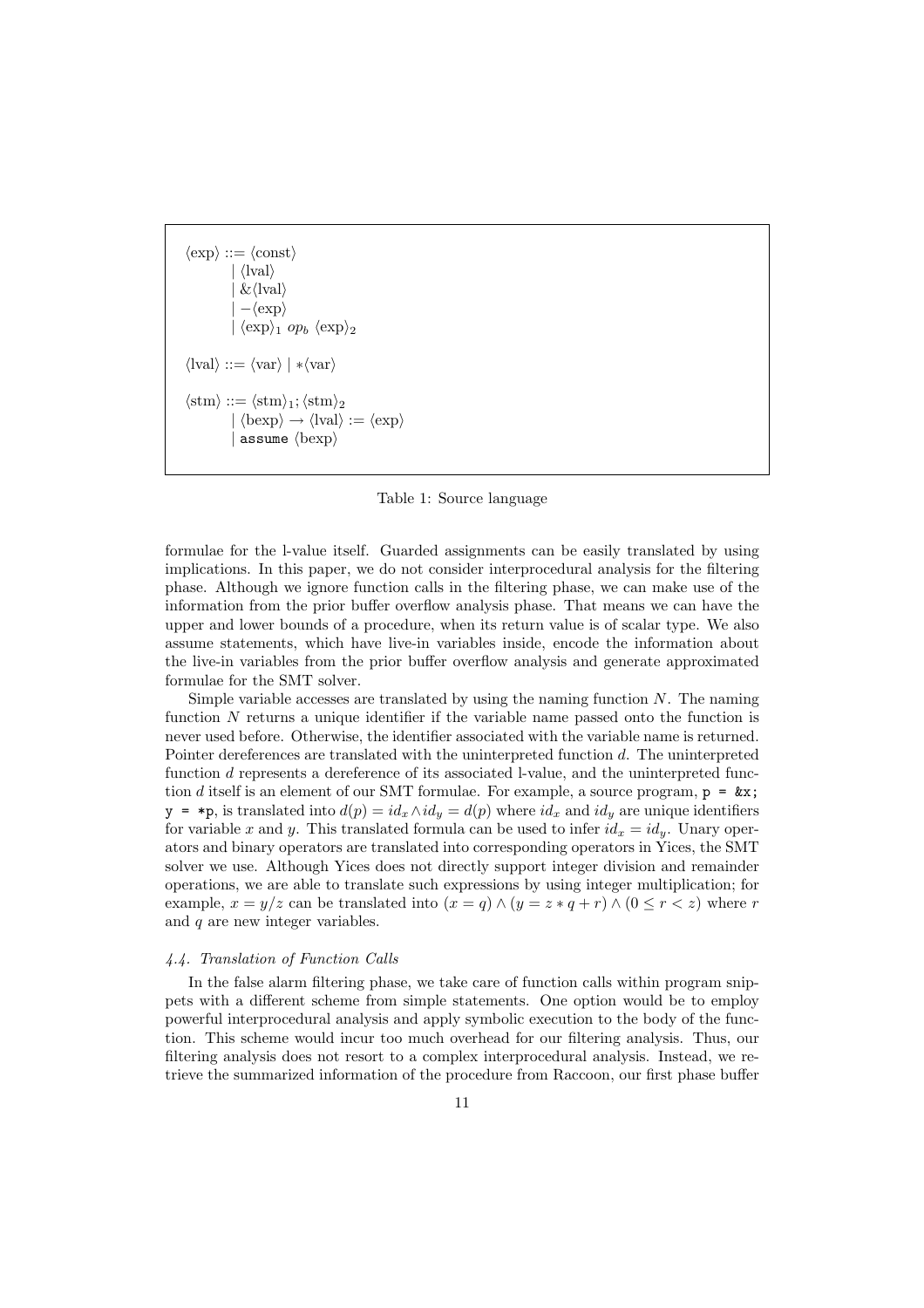| Source                                                          | <b>SMT</b> Formula                         |
|-----------------------------------------------------------------|--------------------------------------------|
| $T_{lval}(v)$ where $v \in \langle \text{var} \rangle$          | N(v)                                       |
| $T_{lval}(*v)$                                                  | $d(T_{lval,base}(v) + T_{lval.offset}(v))$ |
| $T_{lval,base}(v)$ where $v \in \langle \text{pointer} \rangle$ | $N(v)$ base                                |
| $T_{lval.offset}(v)$                                            | $N(v)$ .offset                             |
| $T_{lval.length}(v)$                                            | $N(v)$ .length                             |
| $T_{lval.size}(v)$                                              | $N(v)$ size                                |

| $T_{exp}(c)$ where $c \in \langle \text{const} \rangle$              | $\mathfrak{c}$                                                             |
|----------------------------------------------------------------------|----------------------------------------------------------------------------|
| $T_{exp}(lv)$ where $lv \in \langle \text{lval} \rangle$             | $T_{lval}(lv)$                                                             |
| $T_{exp}(-e)$                                                        | $-T_{exp}(e)$                                                              |
| $T_{exp}(e_1 \text{ op}_b e_2)$ where $op_b \in \{+, -, *\}$         | $T_{exp}(e_1)$ op <sub>b</sub> $T_{exp}(e_2)$                              |
| $T_{exp}(e_1 \; \% \; e_2)$                                          | $\boldsymbol{r}$                                                           |
| $T_{exp}(e_1)$<br>$(e_2)$                                            | q                                                                          |
| Auxiliary formulae for $\%$ and /                                    | $d = T_{exp}(e_2) \wedge (T_{exp}(e_1) = d * q + r) \wedge (0 \leq r < d)$ |
|                                                                      | where $d, r$ , and $q$ are new                                             |
| $T_{exp,base}(str)$ where $str \in \langle string \rangle$           | base(str)                                                                  |
| $T_{exp.offset}(str)$                                                | $\Omega$                                                                   |
| $T_{exp.length}(str)$                                                | length(str)                                                                |
| $T_{exp.size}(str)$                                                  | $length(str) + 1$                                                          |
| $T_{exp,base}(arr)$ where $arr \in \langle array \rangle$            | $N(arr)$ base                                                              |
| $T_{exp.offset}(arr)$                                                | $\left( \right)$                                                           |
| $T_{exp.length}(arr)$                                                | $N(arr)$ .length                                                           |
| $T_{exp.size}(arr)$                                                  | size of (arr)                                                              |
| $T_{exp,base}(lv + e)$ where $lv \in \langle \text{pointer} \rangle$ | $T_{lval,base}(lv)$                                                        |
| $T_{exp.offset}(lv+e)$                                               | $T_{lval.offset}(lv) + T_{exp}(e) * unitsize(lv)$                          |
| $T_{exp.length}(lv + e)$                                             | $T_{lval.length}(lv)$                                                      |
| $T_{exp.size}(lv + e)$                                               | $T_{lval.size}(lv)$                                                        |

| (a) Translation of L-values |  |
|-----------------------------|--|
|-----------------------------|--|

(b) Translation of Expressions

| $T_{stm}(s_1; s_2)$                           | $T_{stm}(s_1) \wedge T_{stm}(s_2)$                    |
|-----------------------------------------------|-------------------------------------------------------|
| $T_{stm}(q \rightarrow l v_1 := \& l v_2)$    | $g \Rightarrow (T_{exp}(klv_1) = T_{exp}(lv_2))$      |
| $T_{stm}(g \rightarrow l v := e)$             | $g \Rightarrow (T_{lval}(lv) = T_{exp}(e))$           |
| $T_{stm}(g \rightarrow l v := e)$             | $g \Rightarrow (T_{lval,base}(lv) = T_{exp.base}(e))$ |
| where $lv \in \langle \text{pointer} \rangle$ | $\wedge T_{lval.offset}(lv) = T_{exp.offset}(e)$      |
|                                               | $\wedge T_{lval.length}(lv) = T_{exp.length}(e)$      |
|                                               | $\wedge T_{lval.size}(lv) = T_{exp.size}(e)$          |
| $T_{stm}$ (assume b)                          | h                                                     |

(c) Translation of Statements

Table 2: Translation rules for expressions and statements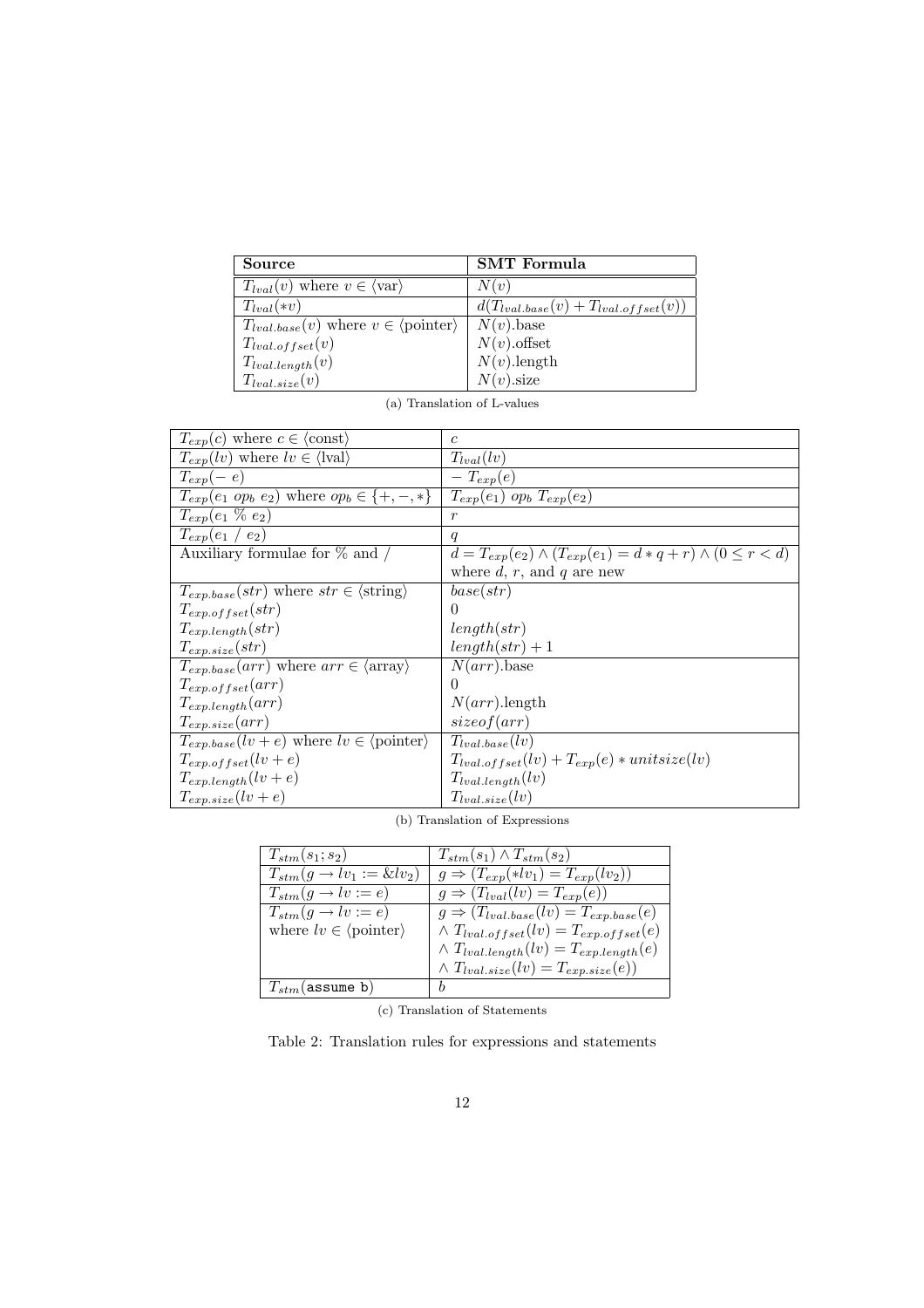overflow analysis. When we encounter a function call during the program slicing, we produce assumptions on the affected global variables in forms of SMT formulae. We also produce an assumption on the return value of the function by importing the analysis results from the first phase buffer overflow analysis.

When we transform an unrolled program snippet to a more manageable form for the SMT translation, we perform the transformation of the call sites first. The transformation needed for a call site is to insert assignments to global variables. Assume, for an example, a function  $f \circ \circ (x)$  and its subsequent functions called inside use a global variable g the type of which is integer. Then, we place an assignment to that global variable g after the call site foo() to reflect the change made from the function call.

```
assume (from foo01_g >= min and from foo01_g <= max);
g:=from_foo@1_g
```
In the above formula,  $from \text{\texttt{foo@1\_g}}$  is a unique temporary variable that is supposed to hold the value of  $g$  when foo() returns. Two values, min and max, represent the minimal and maximal value of from foo@1 g, respectively. These values are available from the first phase of buffer overflow analysis. If a procedure call has a parameter of pointer type, the dereference of this parameter also has to be updated after the call site. For instance, a call site  $f \circ \circ (p)$  has a parameter p and the type of p is a pointer to an integer value. Then, we need to add an update assignment to p after the call site, foo().

If the return value of a call is assigned to a variable, an additional transformation is applied. For example, if a call site assigns its return value to a variable v, as in  $v:=f\circ\circ($ , the assignment is transformed to:

```
assume (foo@1_ret >= min and foo@1_ret <= max);
v:=foo@1_ret
```
In the above formula,  $f \circ \circ \mathcal{Q} 1$  ret is a unique temporary variable that is expected to hold the return value of  $foo()$ . The two values, min and max, represent the minimal and maximal return value, respectively. These values are also available from the first phase of our buffer overflow analysis.

#### 5. Experimental Results

In our experiment, we investigate all the alarms of the target programs in order to measure the effectiveness and limitation of our filtering scheme. We first analyze the target programs with Raccoon, our first phase analyzer. In the second phase, for each buffer overflow alarm, the relevant program snippet containing the alarm is extracted, and the alarms sharing the same relevant program snippet are grouped together. For each program snippet, it is automatically translated into SMT formulae according to the translation rules described in Section 4.

We use Raccoon [11] as the base buffer overflow analyzer and Yices 1.0.16 [2] as the SMT solver for symbolic execution. Thanks to SWIG [1], we are able to connect Yices C API with Raccoon's OCaml code without too much difficulty. Yices API includes dynamic features such as storing current state, dynamically adding new assertions, and rollbacking to a certain point. With such functionality, we are able to efficiently implement our loop execution algorithm shown in Figure 3. Our experiments are performed on a PC with two 2.33 GHz quad-core XEON processors and 8 GB of memory.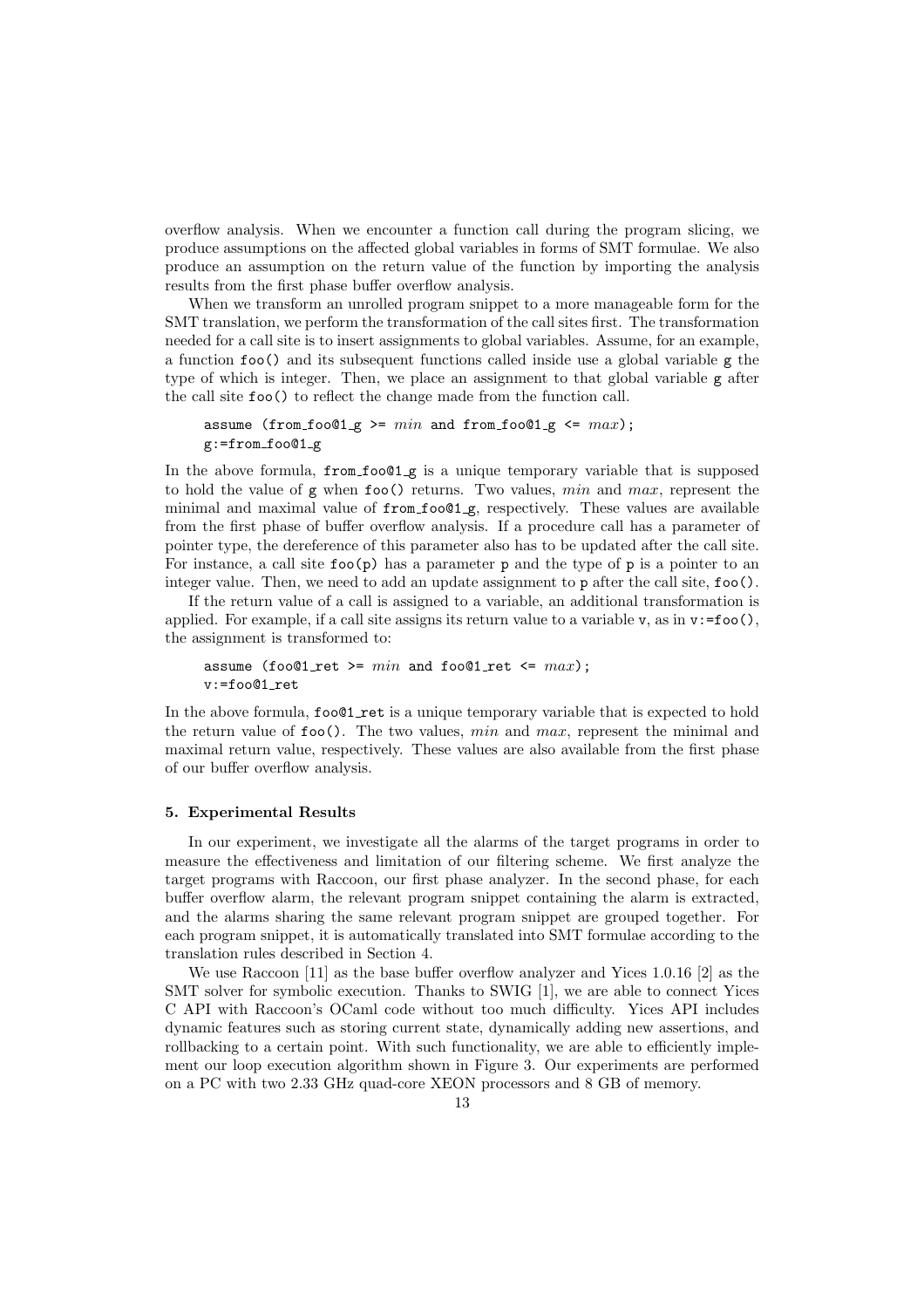| Target  | Reason                                                                     |
|---------|----------------------------------------------------------------------------|
| BIND-1  | A size argument of memory is not checked.                                  |
| BIND-2  | A negative argument to memory underflows to large positive int.            |
| BIND-3  | A size argument of memory is not checked.                                  |
| BIND-4  | Unchecked sprintf calls.                                                   |
| $SM-1$  | The upper bound is incremented for $\geq$ but not decremented for $\leq$ . |
| $SM-2$  | gecos field copied into fixed-size buffer without size check.              |
| $SM-3$  | A pointer to a buffer is not reset to the beginning at the end of a line.  |
| $SM-4$  | A typo prevents a size check from being performed.                         |
| $SM-5$  | An input byte, 0xff, is erroneously cast to -1, an error code.             |
| $SM-6$  | Negative indexes passe size check but cause underflow.                     |
| $SM-7$  | A size argument of strncpy is read from a packet header but not checked.   |
| $FTP-1$ | Several stropy calls without bounds checks.                                |
| $FTP-2$ | A wrong size check inside if. $>$ should really be $>=$ .                  |
| $FTP-3$ | Unchecked stropy and streat calls.                                         |

Table 3: Known vulnerabilities in target programs

# 5.1. Target Benchmarks

For evaluation purpose, we use a set of programs introduced in [20]. The set of programs reproduces the buffer overflow vulnerabilities which are found in the earlier versions of three open source applications: *bind, sendmail, and wu-ftpd.* Instead of whole source programs, the reproduced programs contain only the related functions within a file, but if multiple types of vulnerabilities exist, separate files contain source code for each type of vulnerability. Table 3 shows the four target programs from bind, seven target programs from sendmail, and three target programs from wu-ftpd. It also describes the source of buffer overflow vulnerabilities in each target program.

Applying interprocedural analyses, our first phase analysis can handle large C programs within tens of minutes [11]. Meanwhile, the second phase applies an intraprocedural analysis to filter out the alarms from the first phase. That means our filtering scheme works within procedure boundaries. Thus, applying our filtering scheme to the target programs, which reproduce the original bugs of the real-world applications in small sized programs, is a valid approach to evaluate our second phase, the intra-procedural filtering scheme. When we extract relevant program snippets, we limit ourselves to the boundaries of procedures. Thus, the size of the whole source code rarely matters. Even if the target programs are small, they are enough to show the capability of our alarm filtering scheme.

The vulnerability reproduced in BIND-1 and BIND-3 is related to memcpy. If this function is invoked with a *size* argument larger than the size of the target buffer, a buffer overflow occurs. In BIND-2, a negative size argument for memcpy can underflow to a large positive value, which again causes a buffer overflow in the target buffer. In BIND-4, the sprintf function can make the target string longer and overflow the target buffer which is provided to store the generated string.

SM-1 changes the position of pointer, which points to the upper bound of the target buffer, according to the input character stream. Correct code should decrease the upper bound on  $\leq$  input and increase the upper bound on  $\geq$  input, but SM-1 does not perform decreasing operations for '<' input. As a result, the pointer to the upper bound mistakenly points to a wrong place. In SM-2, strcpy read the source string from a file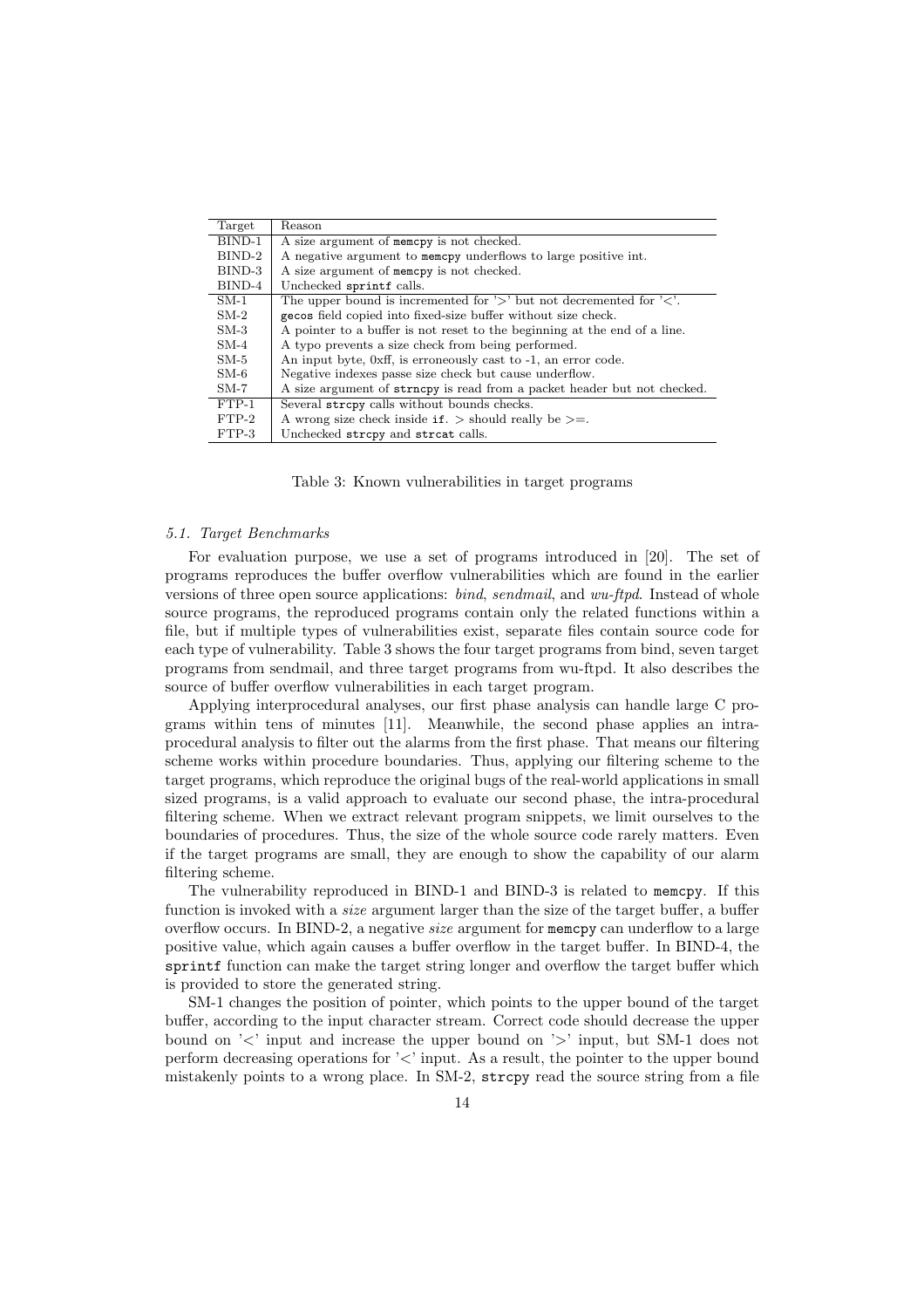| Target                   | Category           | $#$ Groups     | $#$ Alarms     |
|--------------------------|--------------------|----------------|----------------|
| $\overline{BIND-1}$      | False positives    | 1              | 29             |
|                          | Library calls      |                | 1              |
| BIND-2                   | False positives    | 1              | 35             |
|                          | Library calls      |                | 1              |
| $\overline{BIND-3}$      | False positives    | $\mathbf{1}$   | $\mathbf{1}$   |
|                          | Library calls      |                | 1              |
| BIND-4                   | False positives    | 1              | $\mathbf{1}$   |
|                          | Library calls      |                | $\mathbf{1}$   |
| $SM-1$                   | Time out           | 1              | 28             |
| $SM-2$                   | Possible overflows | $\overline{2}$ | $\overline{2}$ |
|                          | Interprocedural    | 4              | 4              |
|                          | Library calls      |                | 5              |
| $\overline{\text{SM-3}}$ | Interprocedural    | 3              | $\overline{3}$ |
| $\overline{\text{SM-4}}$ | Time out           | 1              | $\overline{7}$ |
| $SM-5$                   | Interprocedural    | $\overline{3}$ | $\overline{2}$ |
|                          | Integer overflows  | 4              | $\overline{4}$ |
|                          | Library calls      |                | 1              |
| $SM-6$                   | Integer overflows  | $\mathbf{1}$   | $\overline{1}$ |
| $\overline{\text{SM-7}}$ | False positives    |                | 20             |
| Possible overflows       |                    | 1              | $\overline{2}$ |
| Interprocedural          |                    | $\overline{2}$ | 17             |
|                          | Library calls      |                | 3              |
| $FTP-1$                  | False positives    |                | $\mathbf{1}$   |
|                          | Library calls      |                | 6              |
| $FTP-2$                  | False positives    | $\mathbf{1}$   | $\mathbf{1}$   |
|                          | Library calls      |                | 5              |
| $FTP-3$                  | False positives    | 1              | $\overline{1}$ |
|                          | Library calls      |                | 23             |

Table 4: Categorization of buffer-overflow alarm groups

but its size can be longer than the size of the target buffer. In SM-3, a pointer to the output buffer should be initialized at the end of line so that it points to the beginning of the target buffer again, but the code fails to do so. Thus, the pointer only increases without reset and makes the output buffer overflow after reading more than MAXLINE bytes from a file. In SM-4, a necessary size check is not performed due to a typo, which instead causes a fault in the size check expression. In SM-5, when an input byte, 0xff, is copied into a signed char variable, it is evaluated as -1 meaning an internal error code (NOCHAR); a multiple inputs of 0xff can cause buffer overflows. In SM-6, when an unsigned integer value is copied into the signed index variable, it can be evaluated as a negative value via integer overflows; negative values silently pass the size check and cause buffer underflows. In SM-7, strncpy read the size argument from a packet header and the read value can be larger than the size of the target buffer.

In FTP-1 and FTP-3, strcpy and strcat is called without checking the size of source string. As a result, these calls can overflow the target buffers if the size of source is larger than that of target. In FTP-2, a mistakenly coded size check can cause a buffer overflow in strcat. This size check should have used  $\geq$  =' instead of  $\geq$  in its comparison expression.

Table 4 classifies the alarm groups into five categories. The first column shows the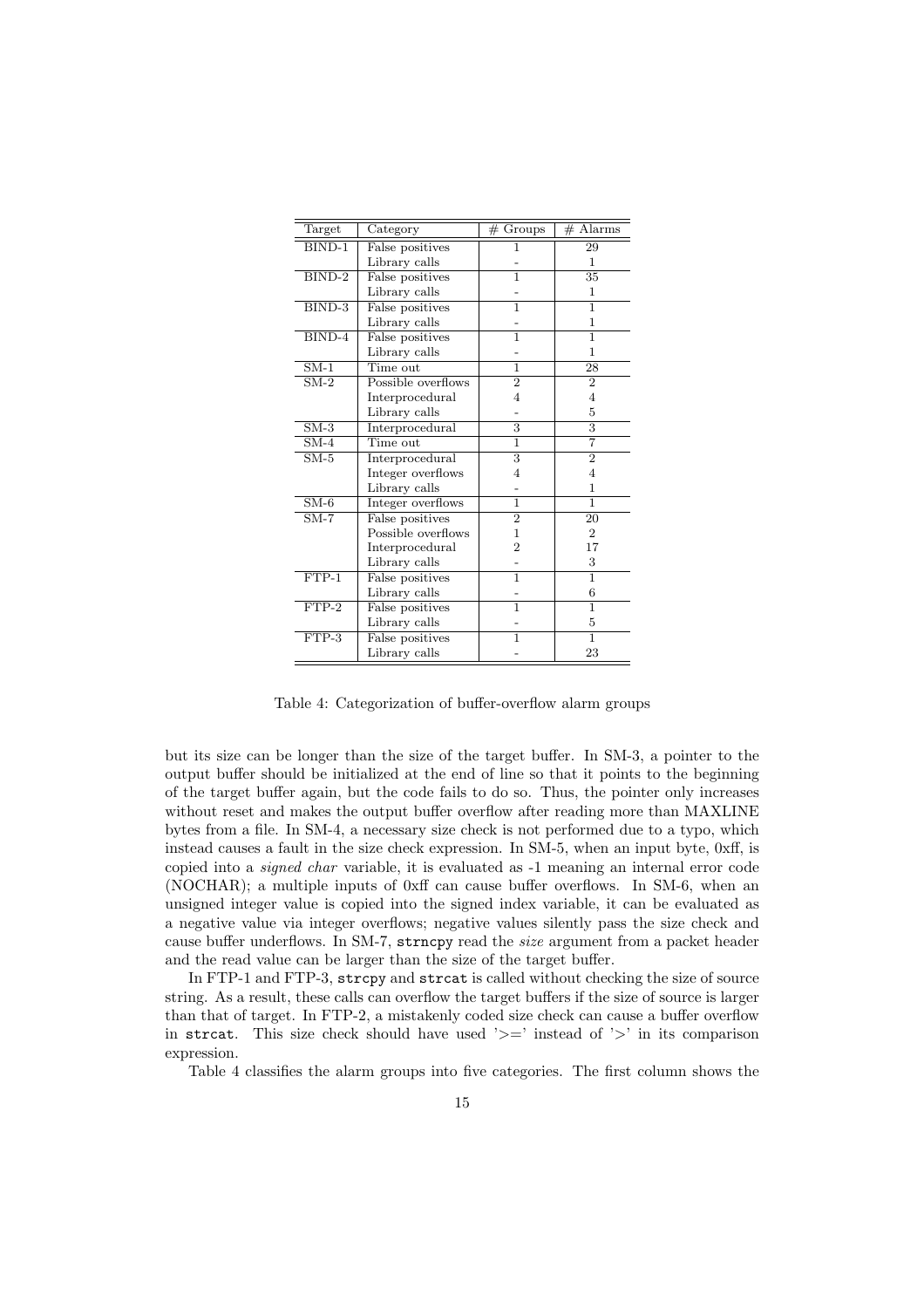| Target  | $#$ CIL | $#$ Alarms | # False  | Filtering<br># | $#$ Filtered | Raccoon | Filtering |
|---------|---------|------------|----------|----------------|--------------|---------|-----------|
|         | Lines   |            | Alarms   | Groups         | Alarms       | Time    | Time      |
| BIND-1  | 806     | 30         | 29       |                | 29           | 0.05s   | 584.95s   |
| BIND-2  | 999     | 36         | 35       |                | 35           | 0.10s   | 1816.44s  |
| BIND-3  | 225     | 2          | T        |                |              | 0.01s   | 90.78s    |
| BIND-4  | 356     | 3          | 1        |                |              | 0.02s   | 0.01s     |
| $SM-1$  | 541     | 28         | $\Omega$ |                | $\Omega$     | 0.14s   | Time Out  |
| $SM-2$  | 354     | 11         |          | 6              |              | 0.02s   | 0.10s     |
| $SM-3$  | 392     | 3          |          | 3              |              | 0.01s   | 0.03s     |
| $SM-4$  | 426     |            | 0        |                |              | 0.01s   | Time Out  |
| $SM-5$  | 480     |            | 4        | 6              |              | 0.04s   | N/A       |
| $SM-6$  | 188     |            | 0        |                |              | 0.01s   | N/A       |
| $SM-7$  | 752     | 42         | 40       | 4              | 20           | 0.05s   | 3.03s     |
| $FTP-1$ | 220     |            | 3        |                |              | 0.01s   | 0.01s     |
| $FTP-2$ | 625     | 6          | 4        |                |              | 0.12s   | 0.21s     |
| $FTP-3$ | 402     | 24         | 6        |                |              | 0.02s   | 0.07s     |
| Total   | 6766    | 207        | 130      | 29             | 89           | 0.61s   |           |

Table 5: Effect of alarm filtering: our filtering method removes 68% of false alarms on average.

names of target programs, and the second column shows the names of categories. The third and the fourth columns show the total number of alarm groups and the total number alarms in each category, respectively. If our filtering scheme proves the condition of the alarms are not feasible, we categorize them into false positives. If our scheme cannot prove the alarms are false, we categorize them into possible overflows. When we extract the relevant program snippet, we could reach the beginning of the procedure without finding the point where the buffer access is safe. In this case, we need not to proceed further and categorize these alarms into interprocedural since we may need interprocedural filtering analysis for them. For some program snippets, our filtering scheme takes too long or consumes too much space due to their complex iteration structures and control flows. In this case, our filtering scheme bails out without finishing the symbolic execution. We categorize these alarms into *time-out*. In addition, we do not consider the buffer overflow alarms occurred in C library calls such as strcpy and memcpy. Currently, our analysis cannot handle the alarms originated from the library functions with two buffers, yet. For these alarms, we categorize them together into *library calls*. For these alarms, we need not to extract and group program snippets. Thus, the number of groups in Table 4 is not specified at all. Finally, since our analysis does not model integer overflows/underflows, our filtering scheme cannot handle the cases where integer overflows are the causes of buffer overflows. We categorize such alarms into integer overflows. Among all the categories, only the alarms in the false positives category can be filtered out with our filtering analysis.

Table 5 summarizes the experimental results with a set of target programs which are reproduced from three open source programs with intentional code vulnerabilities. The first column shows the names of programs. The second column shows the number of source lines of code after we translated the programs into CIL code. To present various code vulnerabilities, parts of three well-known open source programs are implemented under different program names. The lines of code range about 200–1000 lines. The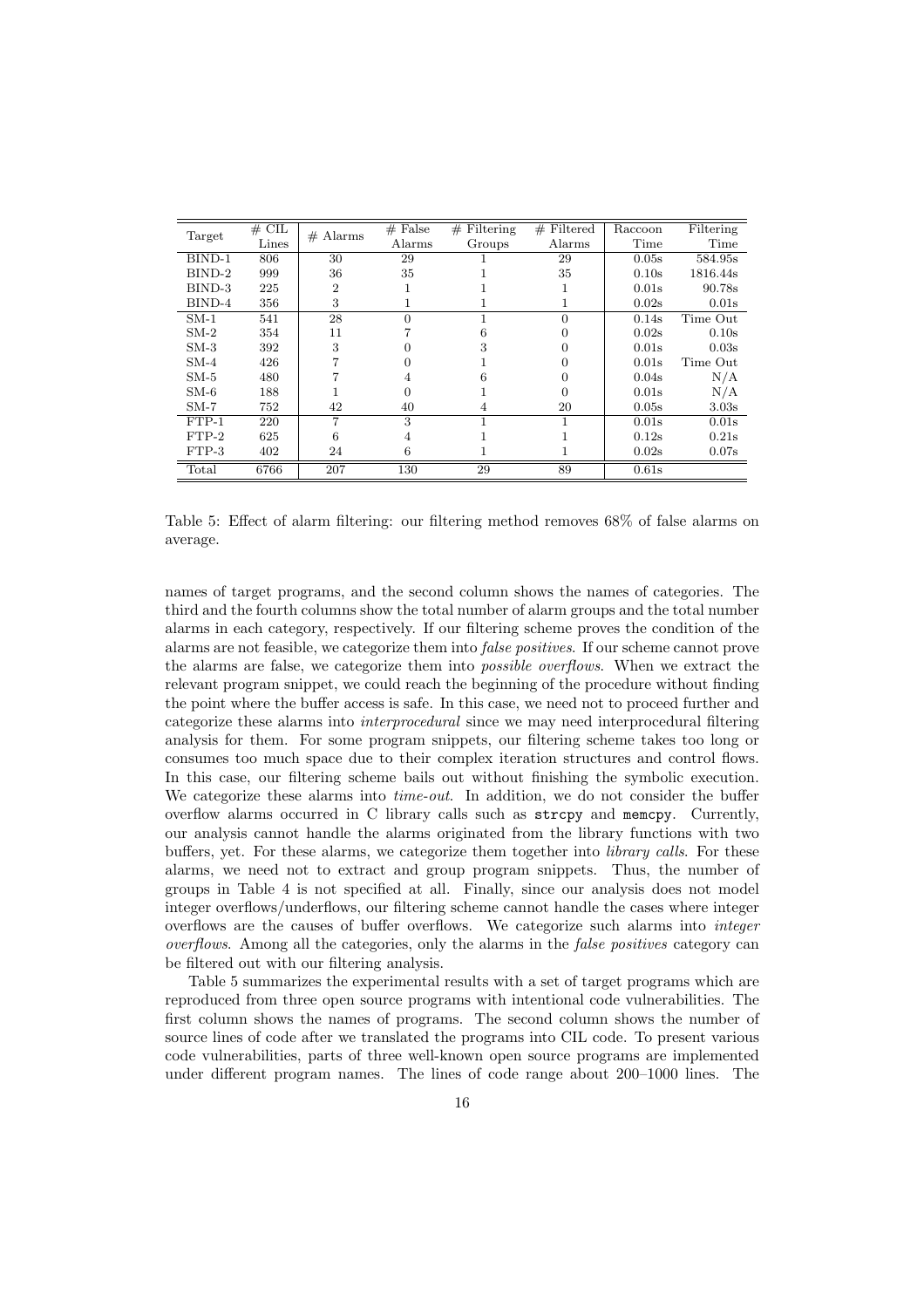columns labeled  $\#$  Alarms and  $\#$  False Alarms show the total number of alarms reported by our buffer overflow analyzer and the total number of false positives manually identified by close inspection, respectively. The columns labeled  $# Filtering \,\, Groups$  shows the number of the relevant program snippets after grouping program snippets. The column labeled  $\#$  Filtered Alarms shows the number of alarms that can be filtered out by our filtering analysis. The last two columns show the analysis times of Racoon, the first phase buffer overflow analysis, and Yices SMT solver, the second phase alarm filtering analysis. The detailed discussion is presented for each program in the following sections.

# 5.2. Evaluation of Bind

In the target programs reproduced from bind, we are able to filter out all of 66 false alarms. The false alarms in the bind programs are originated from our fast buffer overflow analysis. In BIND-1 case, the first buffer overflow alarm occurs at a loop which involves two pointer variables. Static analyses based on abstract interpretation often employ widening and narrowing techniques to analyze loops efficiently and guarantee their termination. During the first phase analysis, both pointer variables are widened, but only the one pointer variable involved in the loop condition is narrowed. Although relational analyses such as [13] can recover the information for the other pointer variable from the relationship to the pointer variable in the loop condition, we cannot afford to accommodate such complex analyses within our first phase analysis. Since our first phase analysis is designed to verify the majority of simple parts of code as fast as possible, we rather employ a fast and light-weighted buffer overflow analysis. The inaccuracy of our fast analysis is actually the origins of the rest 28 alarms in BIND-1. Analyzing the relevant program snippet by our filtering algorithm, we are able to prove all buffer overflow alarms are false positives. The origins of the false alarms in BIND-2, BIND-3, and BIND-4 cases are similar.

The filtering times for BIND-1 and BIND-2 cases are much longer than other cases. The relevant program snippets for BIND-1 and BIND-2 cases span through a sequence of multiple loops. Since our filtering scheme unrolls loops and explores all the possible execution paths, multiple loops usually incur a long analysis time for the symbolic execution in SMT solver. On the other hand, the relevant program snippets for BIND-3 and BIND-4 cases contain only one loop. The case in BIND-3 unrolls its loop 10,000 times until the filter analysis proves it is a false positive. Meanwhile, the case in BIND-4 unrolls its loop only once to prove.

The analysis times for BIND-1, BIND-2, and BIND-3 is relatively high. It suggests that the current implementation of our filtering analysis is not optimized sufficiently. One of possible reasons is that the number of SMT variables in the automatic translation tends to be large. Excessive variable usages surely deteriorate the performance of SMT solver, particularly when such fragment of SMT formulae reused thousands of times within loops.

#### 5.3. Evaluation of Sendmail

In the target programs reproduced from sendmail, our filtering scheme is unsuccessful in filtering out false alarms except SM-7. In SM-1 case, 28 alarms are grouped together into one filtering group, resulting in the relevant program snippet which consists of 428 lines of CIL code. The current implementation of our filtering algorithm fails to finish the proof within reasonable time bound due to the complex control flows of the program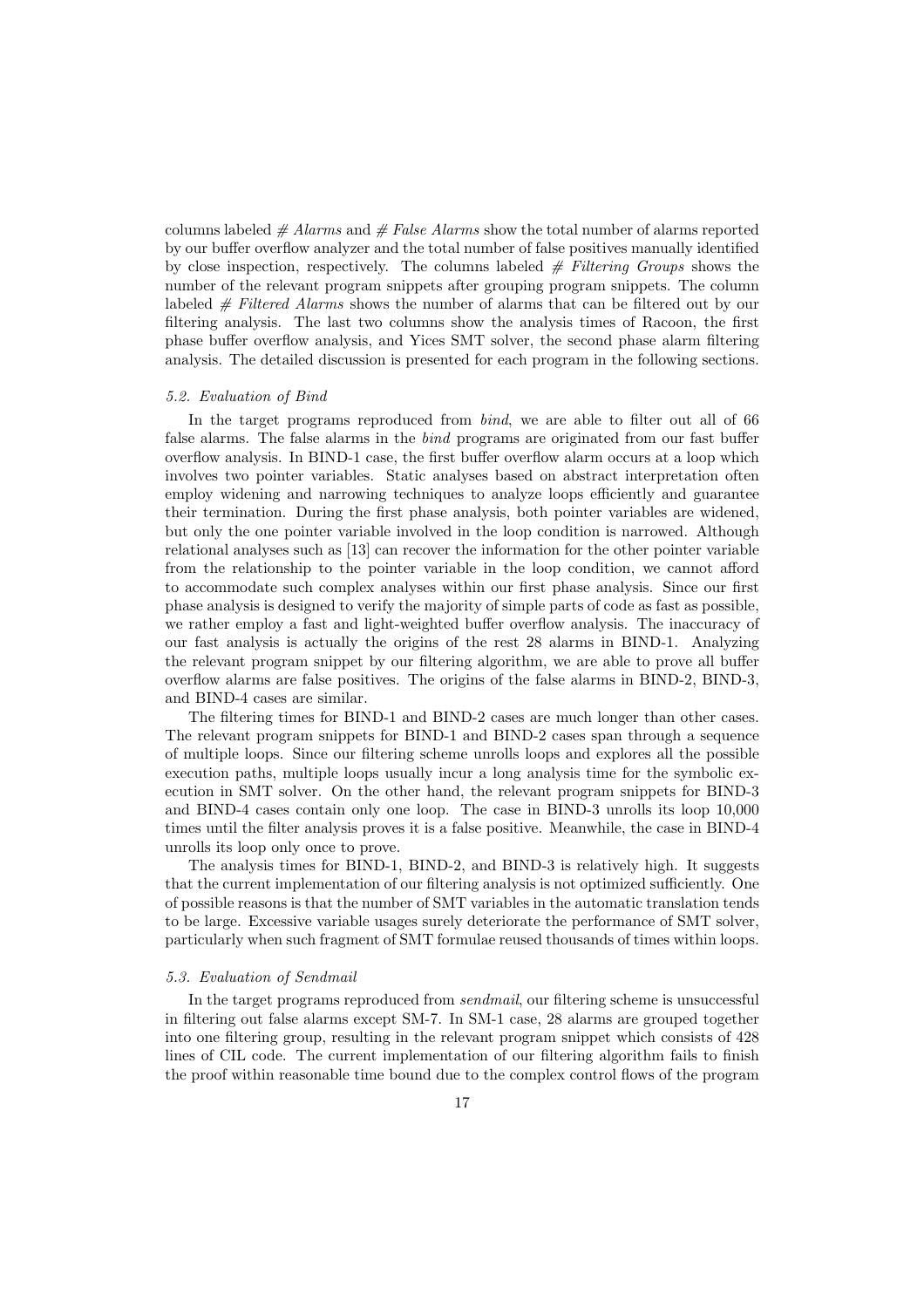snippet. In SM-2 case, our filtering scheme fails to prove any alarms, the seven of which are actually false. For four filtering groups, we fails to find that buffer accesses are safe even at the beginning of the procedure. Thus, our scheme skips the four filtering groups. The relevant program snippet for one group contains nested loops. Our filtering algorithm does not unroll an inner loop but adopts the analysis results from Raccoon. Still, at the end of the symbolic execution, our analysis cannot prove this alarm is false. In SM-3 case, the condition for the output buffer access is still unsafe even at the beginning of the procedure due to the imprecise analysis result from Raccoon. Thus, our filtering algorithm skips those three alarms. As for SM-4 case, we encounter an infinite loop within our symbolic execution since the termination condition of that loop is determined by a user input. Since we set the time bound for the SMT solver, our symbolic execution bails out after a predefined threshold time. When a loop termination is decided by input values, our filtering scheme assumes all the range of possible values according to the variable type. Thus, it incurs too many possible execution paths to handle within the time bound.

In SM-5 and SM-6 case, real buffer underflows occur by integer overflows. In SM-5 case, the special input character, 0xff, is copied into a signed variable and the value is evaluated to -1 which is an internal control code (NOCHAR). Such unexpected conversion breaks the input algorithm and it is possible to overflow the input buffer with multiple inputs of 0xff. In SM-6 case, a large positive number of unsigned type is copied into a signed index variable. This may also result in a negative number by integer overflows. If a negative number is used as an array index, it would cause a real buffer underflow. Our filtering analysis is not capable of handling integer overflows yet. Even though our buffer overflow analyzer detects the exact overflow points, our filtering analysis cannot handle them.

In SM-7 case, we are able to filter out 20 false alarms from two filtering groups. The removed false alarms are similar to those in BIND-1. Two related variables are involved in a loop and only one is narrowed in our buffer overflow analysis, but the symbolic execution based on SMT solver proves those alarms are false positives. Some false alarms still cannot be removed with our filtering scheme. They need an interprocedural scheme to filter out, but our filtering scheme works within procedure boundaries. For any live-in variables from outside the procedure, it relies on the analysis results from the first phase. Due to the imprecise analysis results of Raccoon around the function boundaries, our symbolic execution cannot filer out some of those false alarms.

#### 5.4. Evaluation of Wu-ftpd

In FTP-1 case, a pointer is conditionally increased by one byte. If we employed a path sensitive analysis, we would have excluded such false alarm in the first phase. The analysis time required in such analysis, however, would be much longer than our SMT solver based filtering scheme. On the other hand, our symbolic execution with SMT solver filters out the false alarm within a second. Similarly to FTP-1, a pointer is conditionally decreased in FTP-2 case. Without a path sensitive analysis, our first phase reports an alarm for this access, but this is actually a false positive. Our filtering algorithm removed this false alarm by handling the loop precisely. In FTP-3 case, the alarm detected by the first phase is a similar case to BIND-1, where two pointer variables are involved within a loop. This alarm is filtered out by the second phase symbolic execution as in BIND-1 case.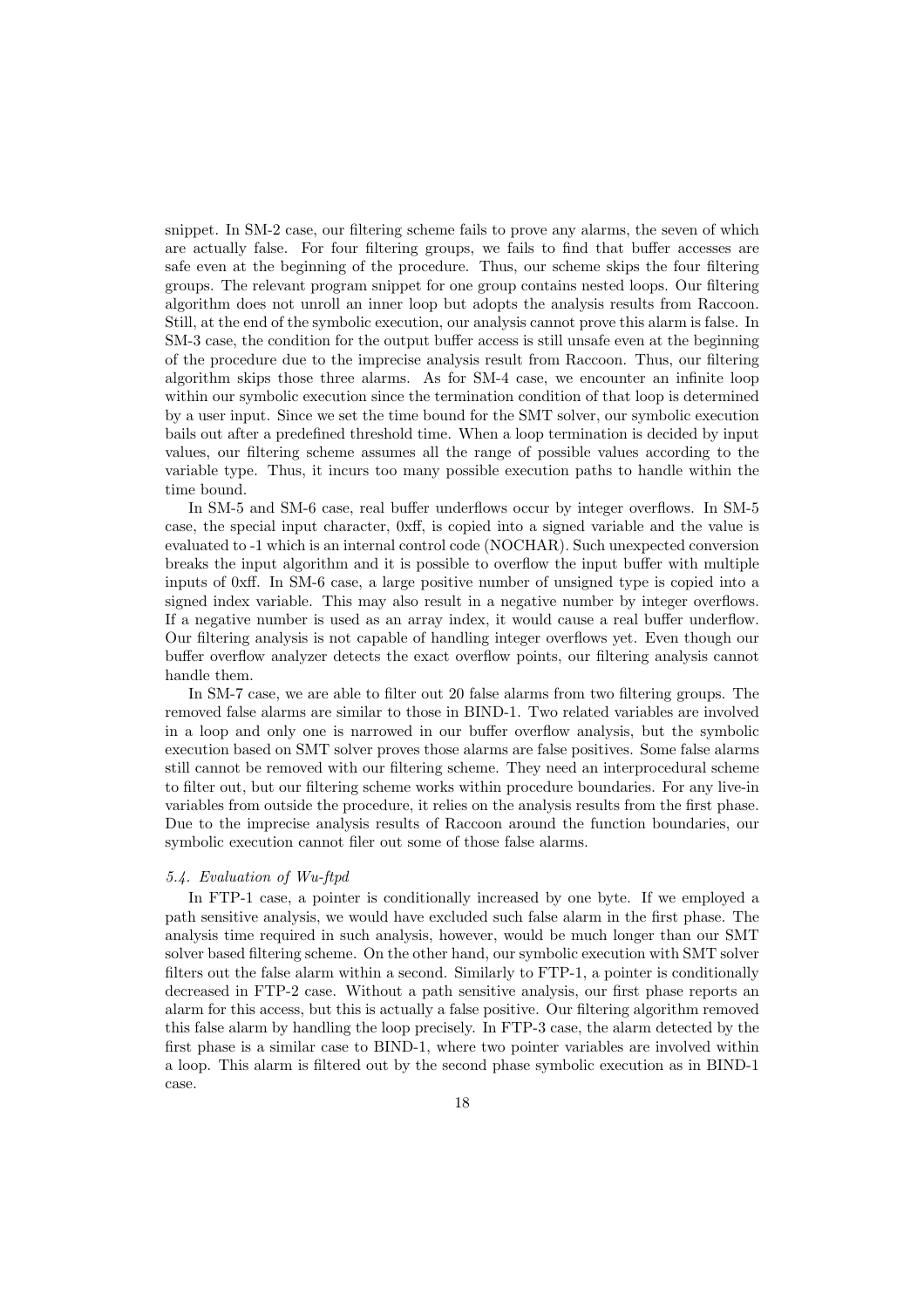## 6. Related Work

Unlike our false-alarm filtering method relying on symbolic execution, false-alarm filtering based on abstract interpretation is also possible as reported by Rival [15]. Rival's method essentially calculates the intersection of two kinds of abstract data, one computed by usual forward abstract interpretation and the other one computed by performing backward abstract interpretation starting from the alarm program point with the initial condition to be the alarm condition. If this intersection is empty at an alarm program point, it can be said that the alarm is false. Although it is interesting to see how abstract interpretation can remedy its weakness such as false alarms on its own, backward abstract interpretation shares the common weakness of abstract interpretation, i.e., precision loss. Therefore, the false-alarm filtering with capability of backward abstract interpretation may not exceed the capability of symbolic execution.

Indeed, to compensate for this precision loss, Rival proposed to constrain an execution pattern and input when backward abstract interpretation fails to determine the falsity of an alarm. While Rival left the automation of this constraint as future work, Gulavani and Rajamani proposed a method that can automatically constrain an execution pattern into limited forms [9]. They focused on restricting an execution pattern of a loop so that widening can be performed after a few iterations of the loop body. It is well-known that widening is a major cause of precision loss, and precision is sometimes improved by deferring widening. Their method automatically detects the widening operation that causes a false alarm, and defers this widening. While their method can filter out some of false alarms reported due to too early widening, it was also pointed out by the authors that their method has the following limitations. First, widening is not monotonic. Therefore, precision at some cases deteriorates after deferring widening operation on the contrary to one's expectation. Second, widening deferment should be repeated until the falsity of an alarm can be determined, and this repetition is not guaranteed to terminate.

In comparison to the above abstract-interpretation-based methods, symbolic execution simply considers all the feasible executions and input. Despite its relatively high overhead, the empirical results of our own demonstrates that computer hardware and supportive tools such as SMT solvers are mature enough to apply symbolic execution to small program regions around alarm points to filter out false alarms.

As mentioned earlier, we do not aim to determine the truth of alarms. However, note that it is possible to identify true alarms if we apply symbolic execution to a program snippet between the beginning of a program and the alarm point. Indeed, the Erez's true-alarm detecting method [7] performs backward symbolic execution, that is, weakest precondition generation, and checks if the weakest precondition at the beginning of a program is satisfiable to determine the truth of the alarm. We opt for investigating small program regions through symbolic execution, because we believe that it is more helpful to filter out as much false alarms as possible at the soonest possible time than to assert that some alarms are true. Once an alarm list of reasonable length is ready, the truth of each alarm can be determined with the help of other methods specialized for it such as model checking.

On the other hand, there are some statistical approaches to show alarms most likely to be real errors over those that are least likely. Z-ranking [12] is a statistical technique to rank alarms from most to least probable based on frequency counts of successful and failed checks. The basic idea is that an always fail case is highly likely to be a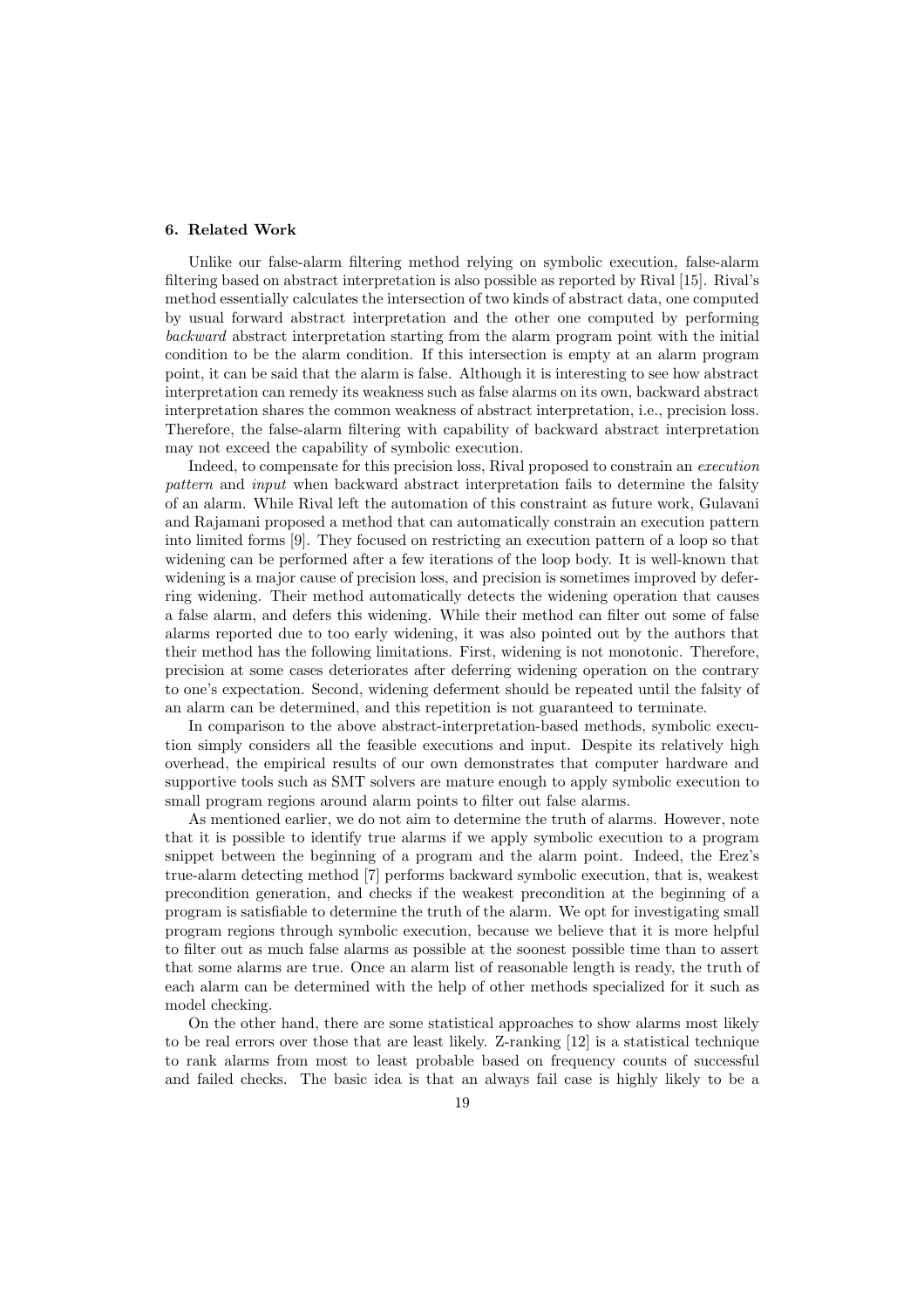false positive, so many successful checks and a few failures lead to high ranking. They applied z-ranking to lock errors, free errors, and string format errors. Airac [10] adopts a Baysian approach to rank alarms based on the predefined set of symptoms, which describe the analyzer's internal behaviors and the input programs' syntactic contexts. Each alarm is characterized by a set of symptoms and the user's judgment about an alarm automatically adjusts the probabilistic influence of each symptom. After a certain number of training judgments, the system is able to decide the probability of a new alarm based on symptoms. Airac's Baysian approach is designed for buffer overflow analysis, and we believe that z-ranking can be extended for buffer overflow analysis. Since these statistical approaches are orthogonal to ours, they can be integrated into our system for more useful results.

#### 7. Conclusion

Static verification tools based on sound analysis techniques often suffer from the false alarm problem. Although the more precise analysis generally results in fewer false alarms, the cost to perform such precise analysis is often too high to be practical for large software. After investigating several open source programs, we notice that large parts of the code can be verified with relatively imprecise analysis and only small fragments of the code actually need expensive but precise analysis.

In this article, we present our two phase analysis technique to detect buffer overflow defects. Our first analyzer, Raccoon is able to finish three analyses within a few hundreds of seconds for ten thousand lines of code from several open source programs and to prove that about half of array and pointer accesses are safe. Taking advantages of a stateof-the-art SMT solver, our second phase performs more precise analysis on a program snippet which triggers a buffer overflow alarm in the first phase.

We have implemented our symbolic execution scheme for alarm filtering using Yices and show that our filtering method can effectively remove a considerable number of false alarms. Our experiment with the multiple cases, which are reproduced from three open source programs, shows that our filtering method can reduce 68% of false alarms on average. In addition to that, we investigate each case in detail and provide our insight on the cases where our filtering scheme successfully works and also the cases it fails to filter out.

#### Acknowledgement

This research was supported by the Korea Research Foundation Grant funded by the Korean Government (MEST, Basic Research Promotion Fund, KRF-2007-331-D00427).

### References

- Simplified Wrapper and Interface Generation, http://www.swig.org/.
- [2] Yices: An SMT Solver, http://yices.csl.sri.com/.
- [3] P. Cousot, R. Cousot, Abstract interpretation: A unified lattice model for static analysis of programs by construction or approximation of fixpoints, in: POPL, 1977, pp. 238–252.
- [4] P. Cousot, N. Halbwachs, Automatic discovery of linear restraints among variables of a program, in: POPL, 1978, pp. 84–96.